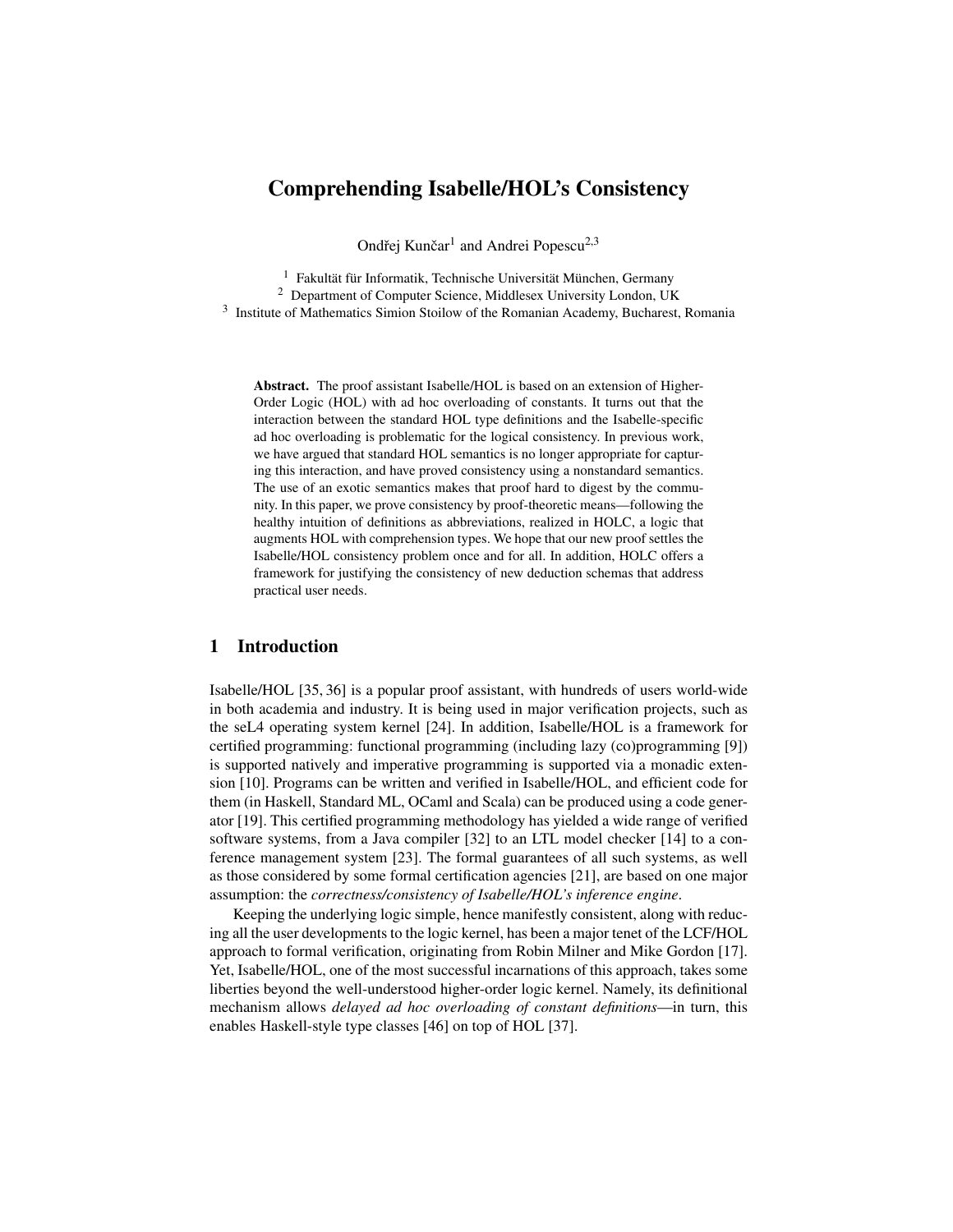In standard HOL, a polymorphic constant should either be *only declared* (and forever left uninterpreted), or *fully defined* at its most general type.<sup>[4](#page-1-0)</sup> By contrast, Isabelle/HOL allows first declaring a constant, and at later times overloading it by defin-ing some of its instances, as in the following example:<sup>[5](#page-1-1)</sup>

consts  $0 : \alpha$ <br>...

definition  $0$  : real  $\equiv$  real\_zero

definition  $0 : \alpha$  list  $\equiv []$ 

Recursive overloading is also supported, as in:

definition  $0 : \alpha$  list  $\equiv [0:\alpha]$ 

In between the declaration and the instance definitions, arbitrary commands may occur, including type definitions ("typedef") and (co)datatype definitions (which are derived from typedef [\[7,](#page-21-8) [45\]](#page-22-5)). For example, the following definition introduces a type of polynomials over an arbitrary domain  $\alpha$ , where  $\forall_{\infty}$  is the "for all but finitely many" quantifier:

typedef  $\alpha$  poly  $\equiv \{f : nat \rightarrow \alpha \mid \forall_{\infty} n. f n = 0\}$ 

When 0 is defined for concrete types, such as real and  $\alpha$  list, the library theorems about arbitrary-domain polynomials are enabled for polynomials over these concrete types.<sup>[6](#page-1-2)</sup>

To avoid inconsistency, this overloading mechanism is regulated by syntactic checks for *orthogonality* and *termination*. Examples like the above should be allowed, whereas examples like the following encoding of Russell's paradox [\[28,](#page-22-6) Sect. 1] should be forbidden:

consts  $c : \alpha$ 

typedef  $T \equiv \{True, c\}$ 

definition c : bool  $\equiv \neg (\forall (x:T) y. x = y)$ 

The above would lead to a proof of false taking advantage of the circularity  $T \rightarrow$  $c_{\text{bool}} \rightarrow T$  in the dependency relation introduced by the definitions: one first defines the type *T* to contain precisely one element just in case  $c_{\text{bool}}$  is True, and then defines  $c_{\text{bool}}$ to be True just in case *T* contains more than one element.

<span id="page-1-0"></span><sup>4</sup> There are other specification schemes supported by some HOL provers, allowing for more abstract (under)specification of constants—but these schemes are known to be captured or over-approximated by the standard (equational) definition scheme [\[5\]](#page-21-9).

<span id="page-1-1"></span><sup>&</sup>lt;sup>5</sup> To improve readability, in the examples we use a simplified Isabelle syntax. To run these examples in Isabelle, one must enclose in overloading blocks the overloaded definitions of constants and add the overloaded attribute to type definitions that depend on overloaded constants; in addition, one must provide nonemptiness proofs for type definitions  $[47, Sect. 11(3,7)]$  $[47, Sect. 11(3,7)]$ . Note also that Isabelle uses  $\Rightarrow$  instead of  $\rightarrow$  for function types and :: instead of : for typing.

<span id="page-1-2"></span><sup>&</sup>lt;sup>6</sup> Isabelle/HOL implements a type-class infrastructure allowing fine control over such instantiations. In this case,  $\alpha$  is assumed to be of type class zero; then real,  $\alpha$  list etc. are registered as members of zero as soon as 0 is defined for them. Polymorphic properties can also be associated to type classes, and need to be verified upon instantiation. Type classes do not require any logical extension, but are representable as predicates inside the logic— [\[48,](#page-22-8) Sect. 5] explains the mechanism in detail.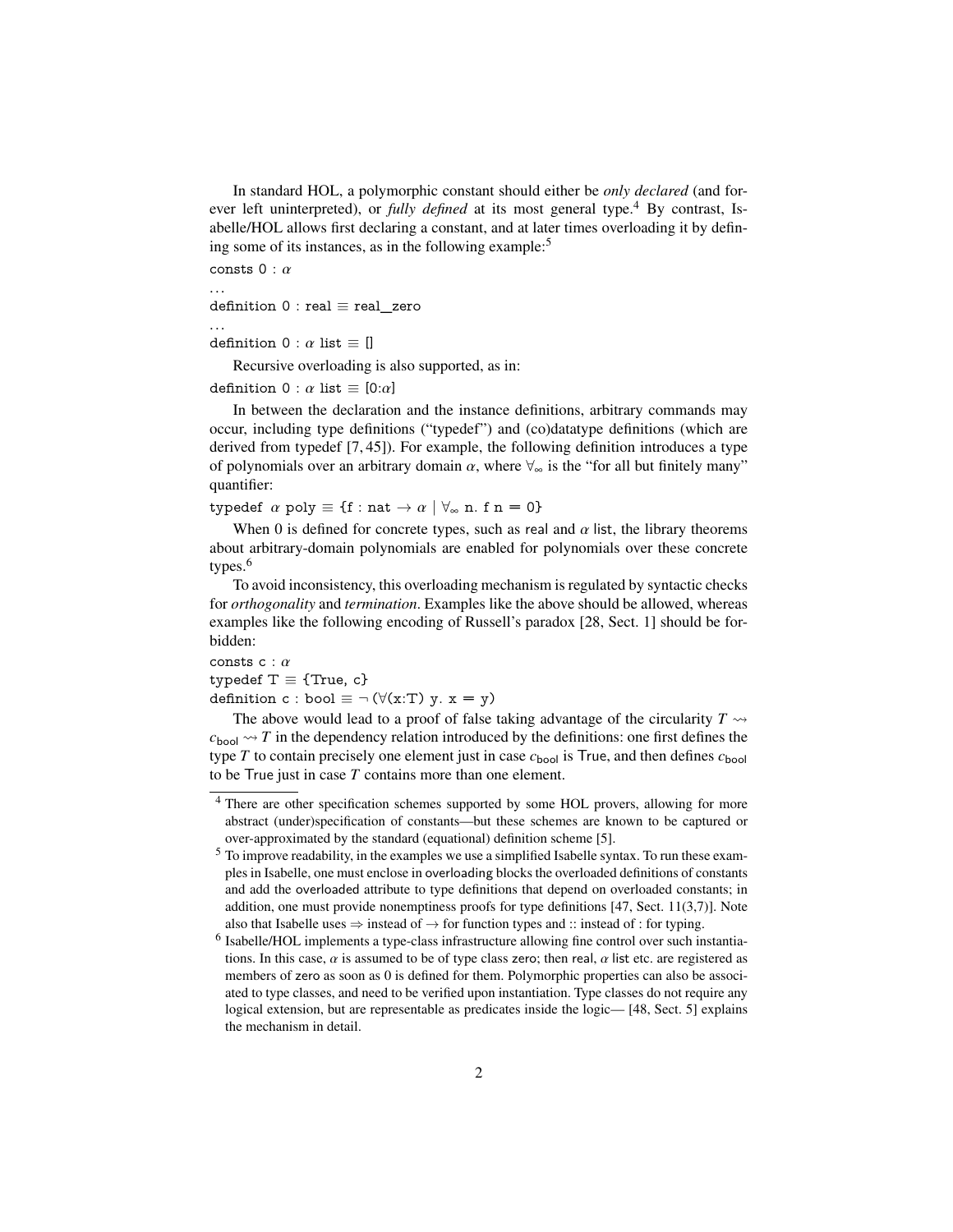Because Isabelle/HOL has a large user base and is heavily relied upon, it is important that the consistency of its logic be established with a high degree of *clarity* and a high degree of *rigor*. In 2014, we started an investigation into the foundations of this logic, which has revealed a few consistency problems (including the above "paradox"). These issues have generated quite a lot of discussion in the Isabelle community, during which some philosophical disagreements and misunderstandings among the users and the developers have surfaced [\[1\]](#page-21-10). The technical issues have been addressed [\[26,](#page-22-9) [28\]](#page-22-6) and are no longer exhibited in Isabelle2016.[7](#page-2-0)

In addition to taking care of these issues, one of course needs some guarantees that similar issues are not still present in the logic. To address this, in previous work [\[28\]](#page-22-6) we have proved that the logic is now consistent, employing a *semantic argument* in terms of a nonstandard semantics for HOL. Our original proof was somewhat sketchy and lacking in rigor—full (pen-and-paper) proofs are now included in an extended report [\[27\]](#page-22-10). Of course, a machine-checked proof, perhaps building on a recent formalization of HOL [\[15,](#page-21-11) [25\]](#page-22-11), would make further valuable progress on the rigor aspect.

In this paper, we hope to improve on the *clarity* aspect and provide deeper insight into why Isabelle/HOL's logic is consistent. As mentioned, Isabelle/HOL is richer than HOL not in the rules of deduction, but in the definitional mechanism. A natural reluctance that comes to mind concerning our semantic proof of consistency is best expressed by Isabelle's creator's initial reaction to our proof idea [\[40\]](#page-22-12):

It's a bit puzzling, not to say worrying, to want a set-theoretic semantics for plain definitions. The point of definitions (and the origin of the idea that they preserve consistency) is that they are abbreviations.

This paper's first contribution is a new proof of consistency for Isabelle/HOL's logic, easy to digest by the large community of "syntacticists" who (quite legitimately) wish to regard definitions as a form of abbreviations. The problem is that type definitions cannot simply be unfolded (and inlined)—a type definition is an axiom that postulates a new type and an embedding-projection pair between the new type and the original type (from where the new type is carved out by a nonempty predicate). But the syntactic intuition persists: what if we *were* allowed to unfold type definitions? As it turns out, this can be achieved in a gentle extension of HOL featuring comprehension types. This extended logic, called HOL with Comprehension (HOLC), is a syntacticist's paradise, allowing for a consistency proof along their intuition. This proof is systematically developed in Section [3.](#page-8-0) First, HOLC is introduced (Section [3.1\)](#page-9-0) and shown consistent by a standard argument (Section [3.2\)](#page-11-0). Then, a translation is defined from well-formed Isabelle/HOL definitions to HOLC, which is proved sound, i.e., deduction-preserving (Section [3.3\)](#page-13-0). The key to establishing soundness is the use of a modified deduction system for HOL where type instantiation is restricted—this tames the inherent lack of uniformity brought about by ad hoc overloading. Finally, soundness of the translation together with consistency of HOLC ensures consistency of Isabelle/HOL.

<span id="page-2-0"></span> $7$  The philosophical dispute about foundations is far from having come to an end [\[4\]](#page-21-12), and unfortunately tends to obscure what should be a well-defined mathematical problem: the consistency of the Isabelle/HOL *logical system* (which is of course not the same as the overall reliability of the Isabelle/HOL *implementation*).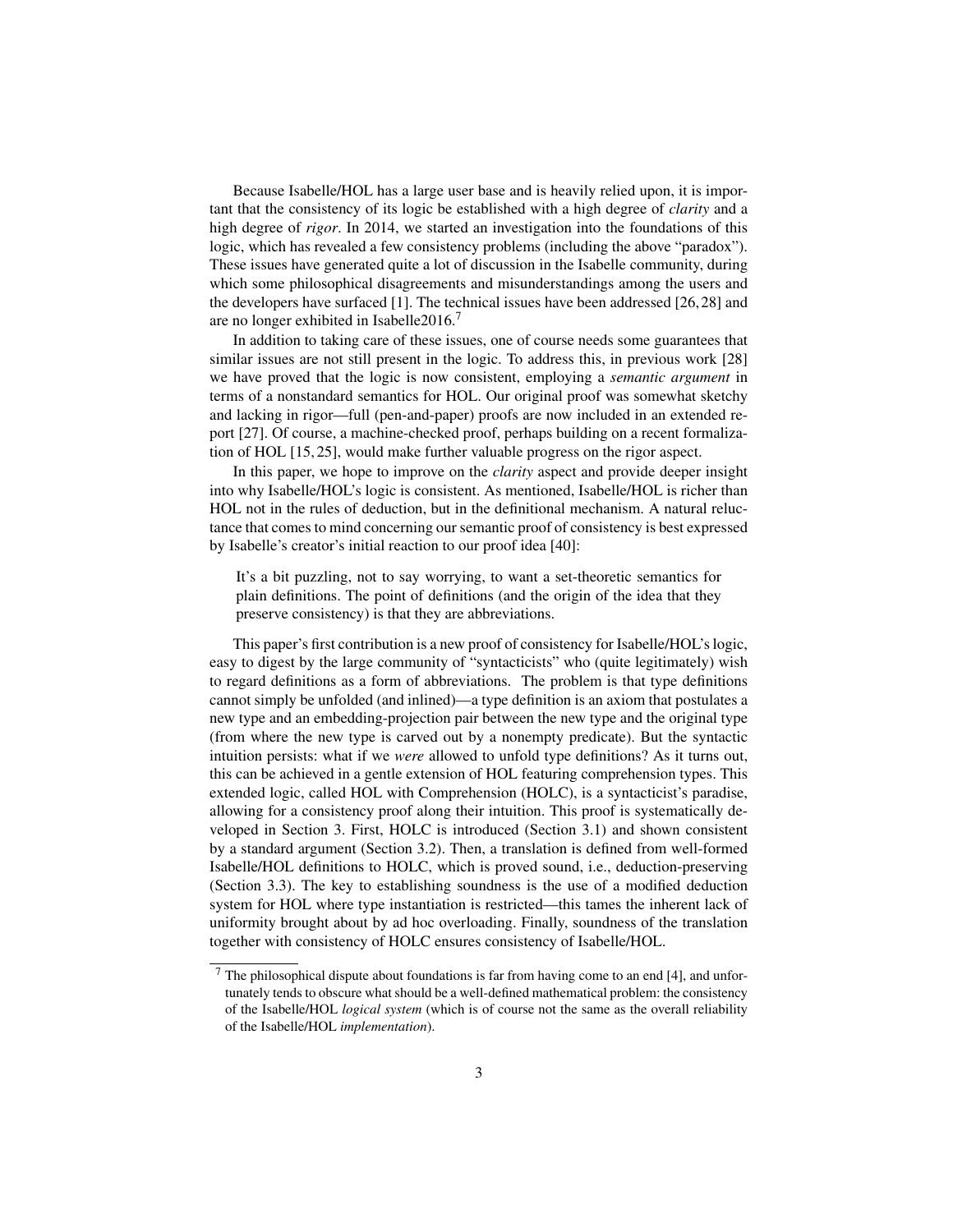As a second contribution, we use HOLC to justify some recently proposed extensions of Isabelle/HOL—namely, two new deduction schemas [\[29\]](#page-22-13). One enables local type definitions inside proof contexts; the other allows replacing undefined instances of overloaded constants with universally quantified variables. As we argue in [\[29\]](#page-22-13), both extensions are useful for simplifying proof development by enabling the transition from light type-based theorems to heavier but more flexible set-based theorems. However, proving that these extensions do not introduce inconsistency is surprisingly difficult. In particular, our previously defined (consistency-justifying) semantics [\[28\]](#page-22-6) has a blind spot on the second extension—it is only from the viewpoint of HOLC that the consistency of both extensions is manifest (Section [4\)](#page-16-0).

More details on our constructions and proofs can be found in a technical report made available online [\[30\]](#page-22-14).

## 2 The Isabelle/HOL Logic Recalled

The *logic of Isabelle/HOL* consists of:

- HOL, that is, classical higher-order logic with rank 1 polymorphism, Hilbert choice and the Infinity axiom (recalled in Section [2.1\)](#page-3-0)
- A definitional mechanism for introducing new types and constants *in an overloaded fashion* (recalled in Section [2.2\)](#page-6-0)

#### <span id="page-3-0"></span>2.1 HOL Syntax and Deduction

The syntax and deduction system we present here are minor variations of the standard ones for HOL (as in, e.g., [\[3,](#page-21-13) [18,](#page-21-14) [20\]](#page-21-15)). What we call *HOL axioms* correspond to the theory INIT from [\[3\]](#page-21-13).

Syntax. Throughout this section, we fix the following:

- $-$  an infinite set TVar, of *type variables*, ranged by  $\alpha$ ,  $\beta$
- an infinite set VarN, of *(term) variable names*, ranged by *<sup>x</sup>*, *<sup>y</sup>*, *<sup>z</sup>*
- a set *K* of symbols, ranged by *k*, called *type constructors*, containing three special symbols: bool, ind and  $\rightarrow$  (aimed at representing the type of booleans, an infinite type and the function type constructor, respectively)

We fix a function arOf :  $K \to \mathbb{N}$  giving arities to type constructors, such that arOf(bool) = arOf(ind) = 0 and arOf( $\rightarrow$ ) = 2. Types, ranged by  $\sigma$ ,  $\tau$ , are defined as follows:

$$
\sigma = \alpha \mid (\sigma_1, \ldots, \sigma_{\text{arOf}(k)}) k
$$

Thus, a type is either a type variable or an *n*-ary type constructor *k* postfix-applied to a number of types corresponding to its arity. If  $n = 1$ , instead of  $(\sigma)$  *k* we write  $\sigma$  *k*. We write Type for the set of types.

Finally, we fix the following:

- a set Const, ranged over by *c*, of symbols called *constants*, containing five special symbols:  $\rightarrow$ , =,  $\varepsilon$ , zero and suc (aimed at representing logical implication, equality, Hilbert choice of some element from a type, zero and successor, respectively)
- a function tpOf : Const  $\rightarrow$  Type associating a type to every constant, such that: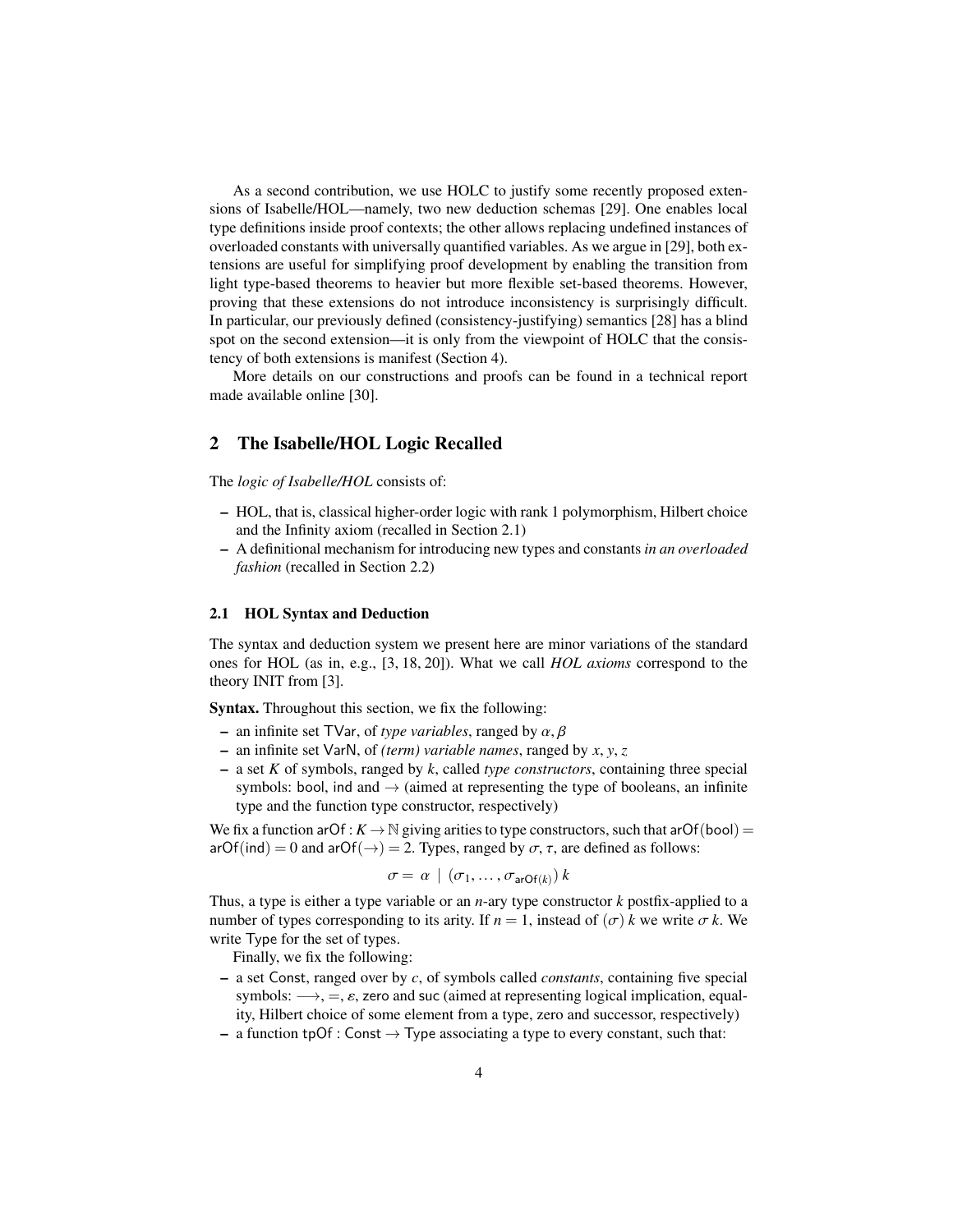| $tpOf(\longrightarrow) = bool \rightarrow bool \rightarrow bool$   | $tpOf(zero) = ind$                |
|--------------------------------------------------------------------|-----------------------------------|
| $tpOf(=)=\alpha \rightarrow \alpha \rightarrow \text{bool}$        | $tpOf(suc) = ind \rightarrow ind$ |
| $tpOf(\varepsilon) = (\alpha \rightarrow bool) \rightarrow \alpha$ |                                   |
|                                                                    |                                   |

 $TV(\sigma)$  is the set of variables of a type  $\sigma$ . Given a function  $\rho : TVar \to Type$ , its *support* is the set of type variables where  $\rho$  is not the identity:  $\text{supp}(\rho) = \{\alpha \mid \rho(\alpha) \neq \alpha\}.$ A *type substitution* is a function  $\rho$ : TVar  $\rightarrow$  Type with finite support. We let TSubst denote the set of type substitutions. Each  $\rho \in \mathsf{TSubst}$  extends to a function  $\overline{\rho}$  : Type  $\rightarrow$ Type by defining  $\overline{\rho}(\alpha) = \rho(\alpha)$  and  $\overline{\rho}((\sigma_1, \ldots, \sigma_n) \, k) = (\overline{\rho}(\sigma_1), \ldots, \overline{\rho}(\sigma_n)) \, k$ . We write  $\sigma[\tau/\alpha]$  for  $\bar{\rho}(\sigma)$ , where  $\rho$  is the type substitution that sends  $\alpha$  to  $\tau$  and each  $\beta \neq \alpha$  to  $\beta$ . Thus,  $\sigma[\tau/\alpha]$  is obtained from  $\sigma$  by substituting  $\tau$  for all occurrences of  $\alpha$ .

We say that  $\sigma$  is an *instance* of  $\tau$  *via a substitution* of  $\rho \in \mathsf{TSubst}$ , written  $\sigma \leq_{\rho} \tau$ , if  $\overline{\rho}(\tau) = \sigma$ . We say that  $\sigma$  is an *instance* of  $\tau$ , written  $\sigma \leq \tau$ , if there exists  $\rho \in T$ Subst such that  $\sigma \leq_{\rho} \tau$ . Two types  $\sigma_1$  and  $\sigma_2$  are called *orthogonal*, written  $\sigma_1 \neq \sigma_2$ , if they have no common instance; i.e., for all  $\tau$  it holds that  $\tau \nleq \sigma_1$  or  $\tau \nleq \sigma_2$ .

A *(typed) variable* is a pair of a variable name *x* and a type  $\sigma$ , written  $x_{\sigma}$ . Let Var denote the set of all variables. A *constant instance* is a pair of a constant and a type, written  $c_{\sigma}$ , such that  $\sigma \leq \text{tpOf}(c)$ . We let Clnst denote the set of constant instances. We extend the notions of being an instance  $(\le)$  and being orthogonal (#) from types to constant instances:

$$
c_{\tau} \le d_{\sigma} \text{ iff } c = d \text{ and } \tau \le \sigma \qquad c_{\tau} \# d_{\sigma} \text{ iff } c \ne d \text{ or } \tau \# \sigma
$$

The tuple  $(K, arOf, Const, tpOf)$ , which will be fixed in what follows, is called a *signature*. This signature's *terms*, ranged over by *<sup>s</sup>*, *<sup>t</sup>*, are defined by the grammar:

$$
t = x_{\sigma} \mid c_{\sigma} \mid t_1 \mid t_2 \mid \lambda x_{\sigma}.
$$

Thus, a term is either a typed variable, or a constant instance, or an application, or an abstraction. As usual, we identify terms modulo alpha-equivalence. Typing is defined as a binary relation between terms and types, written  $t : \sigma$ , inductively as follows:

$$
\frac{x \in \text{VarN}}{x_{\sigma} : \sigma} \quad \frac{c \in \text{Const} \quad \tau \leq \text{tpOf}(c)}{c_{\tau} : \tau} \quad \frac{t_1 : \sigma \to \tau \quad t_2 : \sigma}{t_1 \, t_2 : \tau} \quad \frac{t : \tau}{\lambda x_{\sigma} \cdot t : \sigma \to \tau}
$$

A term is a well-typed term if there exists a (necessarily unique) type  $\tau$  such that  $t : \tau$ . We write tpOf(*t*) for this unique  $\tau$ . We let Term<sub>*w*</sub> be the set of well-typed terms. We can apply a type substitution  $\rho$  to a term *t*, written  $\overline{\rho}(t)$ , by applying  $\overline{\rho}$  to the types of all variables and constant instances occurring in  $t$ .  $FV(t)$  is the set of  $t$ 's free variables. The term *t* is called *closed* if it has no free variables:  $FV(t) = \emptyset$ . We write  $t[s/x_{\sigma}]$  for the term obtained from *t* by capture-free substituting *s* for all free occurrences of  $x_{\sigma}$ .

A *formula* is a term of type bool. The formula connectives and quantifiers are defined in a standard way, starting from the implication and equality primitives. When writing terms, we sometimes omit the types of variables if they can be inferred.

Deduction. A *theory* is a set of closed formulas. The HOL axioms, forming a set denoted by Ax, are the standard ones, containing axioms for equality, infinity, choice, and excluded middle. (The technical report [\[30\]](#page-22-14) gives more details.) A *context* Γ is a finite set of formulas. The notation  $\alpha \notin \Gamma$  (or  $x_{\sigma} \notin \Gamma$ ) means that the variable  $\alpha$  (or  $x_{\sigma}$ ) is not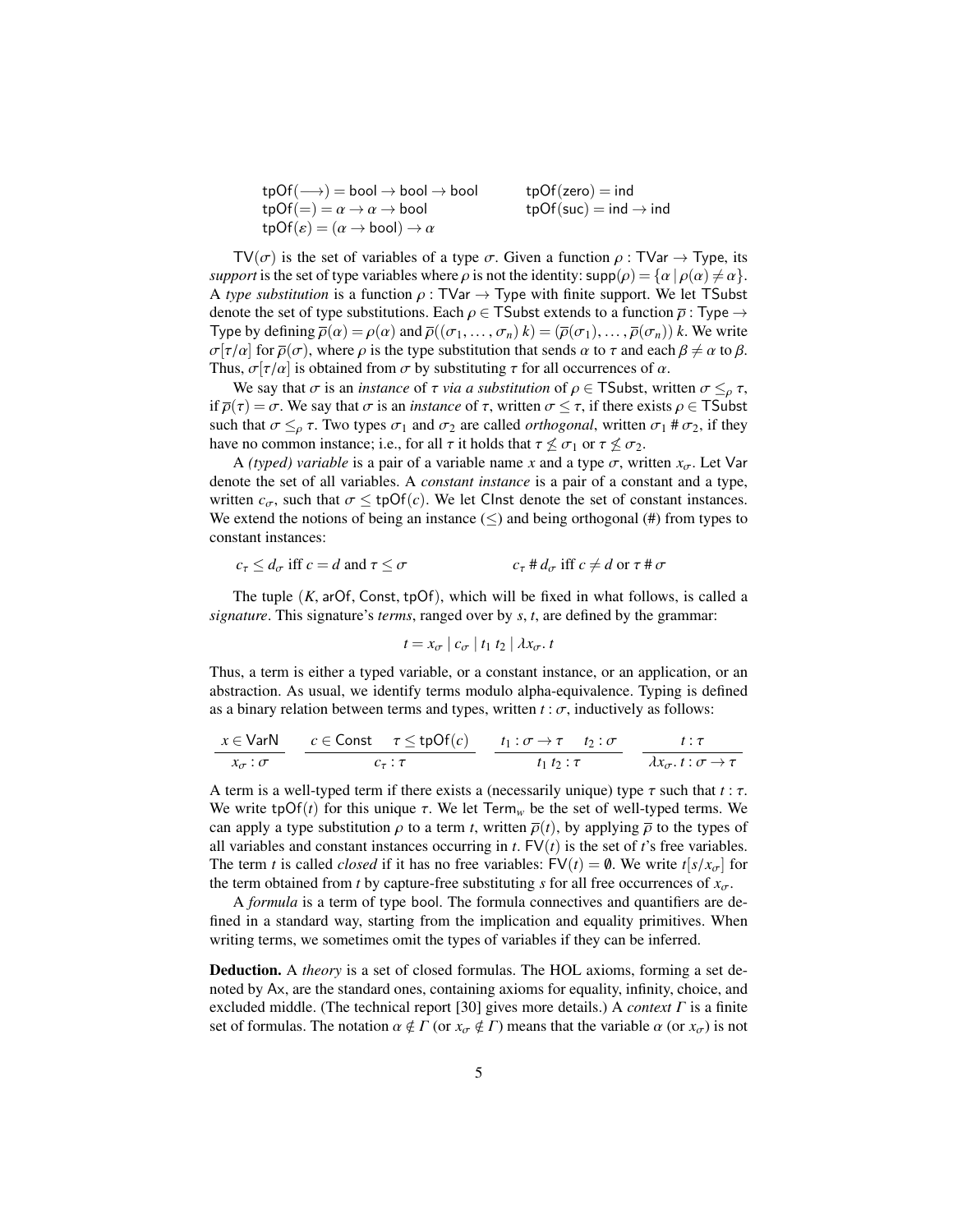free in any of the formulas in  $\Gamma$ . We define *deduction* as a ternary relation  $\vdash$  between theories *D*, contexts *Γ* and formulas  $\varphi$ , written *D*;  $\Gamma \vdash \varphi$ .

| $D; \Gamma \vdash \varphi$                                     | $[\varphi \in A \times \cup D]$ (FACT)                                    |                                                                                                                |
|----------------------------------------------------------------|---------------------------------------------------------------------------|----------------------------------------------------------------------------------------------------------------|
| $D; \Gamma \vdash \varphi$                                     | $[\varphi \in \Gamma]$ (Assum)                                            |                                                                                                                |
| $D; \Gamma \vdash \varphi$                                     | $[\alpha \notin \Gamma]$ (T-INT)                                          |                                                                                                                |
| $D; \Gamma \vdash \varphi[\sigma/\alpha]$                      | $[\alpha \notin \Gamma]$ (T-INT)                                          |                                                                                                                |
| $D; \Gamma \vdash \varphi[t/x_{\sigma}]$                       | $[x_{\sigma} \notin \Gamma]$ (INT)                                        |                                                                                                                |
| $D; \Gamma \vdash (\lambda x_{\sigma}, t) s = t[s/x_{\sigma}]$ | $\frac{D; \Gamma \vdash \varphi \rightarrow \chi}{D; \Gamma \vdash \chi}$ | $D; \Gamma \vdash \varphi$ (MP)                                                                                |
| $D; \Gamma \vdash (\varphi) \vdash \chi$                       | $D; \Gamma \vdash f x_{\sigma} = g x_{\sigma}$                            | $[x_{\sigma} \notin \Gamma]$ (EXT)                                                                             |
| $D; \Gamma \vdash \varphi \longrightarrow \chi$                | $[Im \Gamma]$                                                             | $\frac{D; \Gamma \vdash f x_{\sigma} = g x_{\sigma}}{D; \Gamma \vdash f = g} [x_{\sigma} \notin \Gamma]$ (EXT) |

A theory *D* is called *consistent* if *D*;  $\emptyset$   $\nvdash$  False.

**Built-Ins and Non-Built-Ins.** A *built-in type* is any type of the form bool, ind, or  $\sigma \rightarrow \tau$ for  $\sigma, \tau \in \text{Type}$ . We let Type<sup>•</sup> denote the set of types that are *not* built-in. Note that a<br>non-built-in type can have a built-in type as a subexpression, and vice versa; e.g., if non-built-in type can have a built-in type as a subexpression, and vice versa; e.g., if list is a type constructor, then bool list and  $(\alpha \rightarrow \beta)$  list are non-built-in types, whereas  $\alpha \rightarrow \beta$  list is a built-in type.

Given a type  $\sigma$ , we define types<sup>•</sup>( $\sigma$ ), the *set of non-built-in types* of  $\sigma$ , as follows:

$$
\mathsf{types}^{\bullet}(\alpha) = \mathsf{types}^{\bullet}(\mathsf{bool}) = \mathsf{types}^{\bullet}(\mathsf{ind}) = \emptyset
$$
\n
$$
\mathsf{types}^{\bullet}((\sigma_1, \dots, \sigma_n) \ k) = \{(\sigma_1, \dots, \sigma_n) \ k\}, \ \text{if } k \ \text{is different from } \rightarrow \mathsf{types}^{\bullet}(\sigma_1 \rightarrow \sigma_2) = \mathsf{types}^{\bullet}(\sigma_1) \ \cup \ \mathsf{types}^{\bullet}(\sigma_2)
$$

Thus, types<sup>•</sup>( $\sigma$ ) is the smallest set of non-built-in types that can produce  $\sigma$  by repeated application of the built-in type constructors. E.g. if the type constructors real (nullary) application of the built-in type constructors. E.g., if the type constructors real (nullary) and list (unary) are in the signature and if  $\sigma$  is (bool  $\rightarrow \alpha$  list)  $\rightarrow$  real  $\rightarrow$  (bool  $\rightarrow$ ind) list, then types<sup>•</sup>( $\sigma$ ) has three elements:  $\alpha$  list, real and (bool  $\rightarrow$  ind) list.

A built-in constant is a constant of the form  $\longrightarrow$ ,  $=$ ,  $\varepsilon$ , zero or suc. We let Clnst<sup>•</sup> be<br>set of constant instances that are not instances of built-in constants the set of constant instances that are *not* instances of built-in constants.

As a general notation rule, the superscript • indicates non-built-in items, where an item can be either a type or a constant instance.

Given a term *t*, we let consts<sup>•</sup>(*t*)  $\subseteq$  Clnst<sup>•</sup> be the set of all non-built-in constant instances occurring in *t* and types<sup>•</sup>(*t*)  $\subseteq$  Type<sup>•</sup> be the set of all non-built-in types that compose the types of non-built-in constants and (free or bound) variables occurring in *t*. Note that the types• operator is overloaded for types and terms.

consts<sup>•</sup> $(x_{\sigma}) = \emptyset$  $(x_{\sigma}) = 0$  types<sup>•</sup> $(x_{\sigma})$  = types<sup>•</sup> $(\sigma)$ consts<sup>•</sup> $(c_{\sigma}) = \begin{cases} {c_{\sigma}} \text{ if } c_{\sigma} \in \text{Clnst}^{\bullet} \\ \emptyset \text{ otherwise} \end{cases}$  types<sup>•</sup> $(c_{\sigma}) = \text{types}^{\bullet}(\sigma)$  $\text{consts}^{\bullet}(t_1 \ t_2) = \text{consts}^{\bullet}(t_1) \cup \text{consts}^{\bullet}(t_2) \hspace{1cm} \text{types}^{\bullet}(t_1 \ t_2) = \text{types}^{\bullet}(t_1) \cup \text{types}^{\bullet}(t_2)$  $\text{consts}^{\bullet}(\lambda x_{\sigma}, t) = \text{consts}^{\bullet}$ (*t*) types•  $(\lambda x_{\sigma}. t)$  = types<sup>•</sup>( $\sigma$ )∪types<sup>•</sup>(*t*)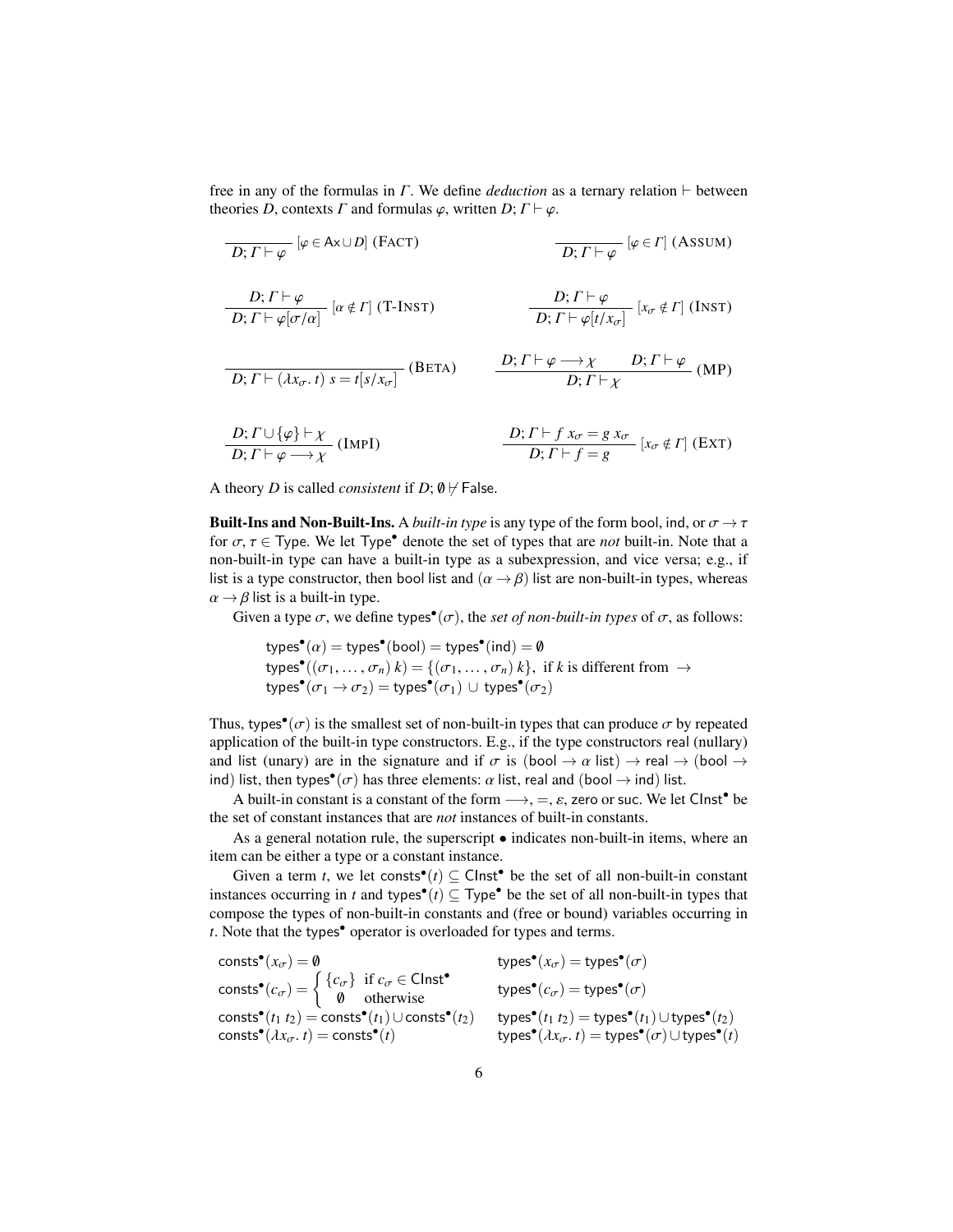#### <span id="page-6-0"></span>2.2 The Isabelle/HOL Definitional Mechanisms

**Constant(-Instance) Definitions.** Given  $c_{\sigma} \in \text{Clnst}^{\bullet}$  and a closed term  $t : \sigma$ , we let  $c_{\sigma} = t$  denote the formula  $c_{\sigma} = t$ . We call  $c_{\sigma} = t$  a constant instance definition provided  $c_{\sigma} \equiv t$  denote the formula  $c_{\sigma} = t$ . We call  $c_{\sigma} \equiv t$  a *constant-instance definition* provided  $TV(t) \subseteq TV(c_{\sigma})$  (i.e.,  $TV(t) \subseteq TV(\sigma)$ ).

**Type Definitions.** Given the types  $\tau \in \text{Type}^{\bullet}$  and  $\sigma \in \text{Type}$  and the closed term *t* whose type is  $\sigma \rightarrow$  bool, we let  $\tau \equiv t$  denote the formula

<span id="page-6-2"></span>
$$
(\exists x_{\sigma}. \ t \ x) \longrightarrow \exists rep_{\tau \to \sigma}. \ \exists abs_{\sigma \to \tau}.(\tau \approx t)_{rep}^{abs}
$$
 (1)

where  $(\tau \approx t)_{rep}^{abs}$  is the formula  $(\forall x_{\tau}, t \ (rep \ x)) \land (\forall x_{\tau}, abs \ (rep \ x) = x) \land (\forall y_{\sigma}, ty \rightarrow \text{real})$ <br>*rep*  $(abs \ y) = y$ ). We call  $\tau = t$  a type definition, provided  $\tau$  has the form  $(\alpha, \alpha)$  k *rep* (*abs y*) = *y*). We call  $\tau \equiv t$  a *type definition*, provided  $\tau$  has the form  $(\alpha_1, \dots, \alpha_n)$  *k* such that  $\alpha$ , are all distinct type variables and  $\text{TV}(t) \subset \{\alpha_1, \dots, \alpha_k\}$ . (Hence we have such that  $\alpha_i$  are all distinct type variables and  $\mathsf{TV}(t) \subseteq \{\alpha_1, \dots, \alpha_n\}$ . (Hence, we have  $TV(t) \subseteq TV(\tau)$ , which also implies  $TV(\sigma) \subseteq TV(\tau)$ .)

Thus,  $\tau \equiv t$  means: provided *t* represents a nonempty subset of  $\sigma$ , the new type  $\tau$  is isomorphic to this subset via *abs* and *rep*. Note that this is a *conditional* type definition, which distinguishes Isabelle/HOL from other HOL-based provers where an *unconditional* version is postulated (but only after the user proves nonemptiness). We shall see that this conditional approach, known among the Isabelle developers as the Makarius Wenzel trick, is useful in the overall scheme of proving consistency.

However, as far as user interaction is concerned, Isabelle/HOL proceeds like the other HOL provers, in particular, it requires nonemptiness proofs. When the user issues a command to define  $\tau$  via  $t : \sigma \to$  bool, the system asks the user to prove  $\exists x_{\sigma}$ . *t x*, after which the new type  $\tau$  and the morphisms *abs* and *rep* are produced and  $(\tau \approx t)_{rep}^{abs}$  is proved by applying Modus Popens proved by applying Modus Ponens.

An Isabelle/HOL development proceeds by declaring types and constants, issuing constant-instance and type definitions, and proving theorems about them via HOL deduction.[8](#page-6-1) Therefore, at any point in the development, there is a finite set *D* of registered constant-instance and type definitions (over a HOL signature  $\Sigma$ )—we call such a set a *definitional theory*. We are interested in proving the consistency of definitional theories, under the syntactic well-formedness restrictions imposed by the system.

Well-Formed Definitional Theories. Given any binary relation *R* on Type<sup>•</sup>∪ Clnst<sup>•</sup>, we write  $R^{\downarrow}$  for its (type-)substitutive closure, defined as follows:  $p R^{\downarrow} q$  iff there exist *p*<sup>'</sup>, *q*' and a type substitution  $\rho$  such that  $p = \overline{\rho}(p')$ ,  $q = \overline{\rho}(q')$  and  $p' R q'$ . We say that a relation *R* is *terminating* if there exists no sequence  $(p_1)_{n \geq N}$  such that *n*, *R n*<sub>11</sub>, for all *i* relation *R* is *terminating* if there exists no sequence  $(p_i)_{i \in \mathbb{N}}$  such that  $p_i R p_{i+1}$  for all *i*. We shall write  $R^+$  and  $R^*$  for the transitive and the reflexive-transitive closure of  $R$ .

Let us fix a definitional theory *D*. We say *D* is *orthogonal* if the following hold for any two distinct definitions  $def_1, def_2 \in D$ :

- either one of them is a type definition and the other is a constant-instance definition
- $-$  or both are type definitions with orthogonal left-hand sides, i.e.,  $def_1$  has the form
- $\tau_1 \equiv \ldots$ , *def*<sub>2</sub> has the form  $\tau_2 \equiv \ldots$ , and  $\tau_1 \# \tau_2$

<span id="page-6-1"></span><sup>&</sup>lt;sup>8</sup> Isabelle/HOL is a complex software system, allowing interaction at multiple levels, including by the insertion of ML code. What we care about here is of course an abstract notion of an Isabelle/HOL development—employing the logical mechanisms alone.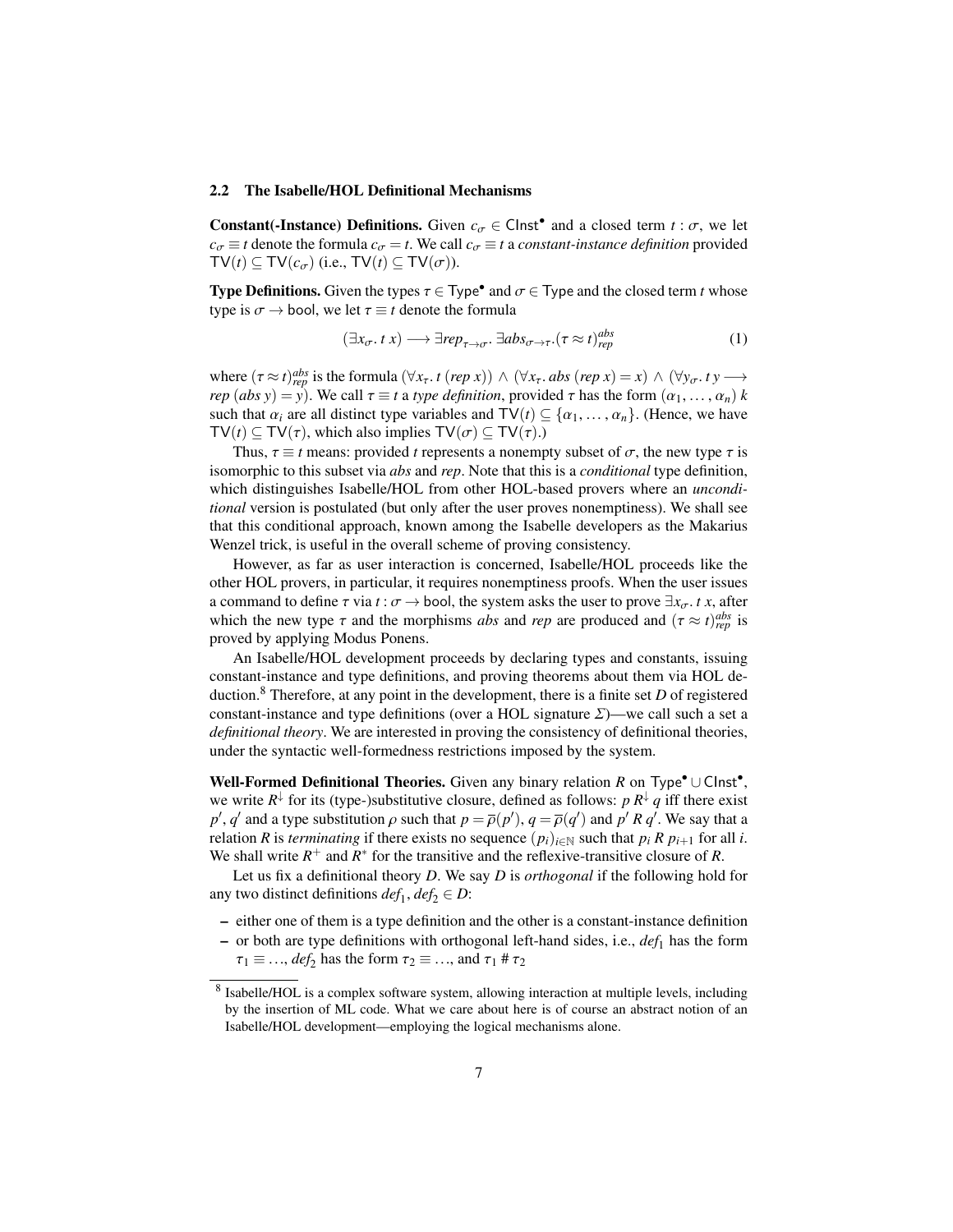– or both are constant-instance definitions with orthogonal left-hand sides, i.e., *def*<sup>1</sup> has the form  $c_{\tau_1} \equiv \dots$ ,  $def_2$  has the form  $d_{\tau_2} \equiv \dots$ , and  $c_{\tau_1} \neq d_{\tau_2}$ 

We define the binary relation  $\leadsto$  on Type<sup>•</sup> ∪ Clnst<sup>•</sup> by setting  $u \leadsto v$  iff one of the following holds:

1. there exists in *D* a definition of the form  $u \equiv t$  such that  $v \in \text{const}^{\bullet}(t) \cup \text{types}^{\bullet}(t)$ 

2.  $u \in \text{Clnst}^{\bullet}$  such that *u* has the form  $c_{\text{tpOf}(c)}$ , and  $v \in \text{types}^{\bullet}(\text{tpOf}(c))$ 

We call  $\rightsquigarrow$  the *dependency relation* associated to *D*: it shows how the types and constant instances depend on each other through definitions in *D*. The fact that built-in items do not participate at this relation (as shown by the bullets which restrict to non-built-in items) is justified by the built-in items having a pre-determined interpretation, which prevents them from both "depending" and "being depended upon" [\[28\]](#page-22-6).

We call the definitional theory *D well-formed* if it is orthogonal and the substitutive closure of its dependency relation,  $\leadsto \downarrow$ , is terminating. Orthogonality prevents inconsistency arising from overlapping left-hand sides of definitions: defining  $c_{\alpha \times \text{ind}\rightarrow \text{bool}}$  to be  $\lambda x_{\alpha \times \text{ind}}$ .False and  $c_{\text{ind}\times\alpha\to \text{bool}}$  to be  $\lambda x_{\text{ind}\times\alpha}$ .True yields  $\lambda x_{\text{ind}\times \text{ind}}$ .False =  $c_{\text{ind}\times \text{ind}\to \text{bool}}$  $= \lambda x_{\text{ind}\times \text{ind}}$ . True and hence False = True. Termination prevents inconsistency arising from circularity, as in the encoding of Russel's paradox in the introduction.

In previous work [\[28\]](#page-22-6), we proved that these prevention measures are sufficient:

#### <span id="page-7-0"></span>Theorem 1. If *D* is well-formed, then *D* is consistent.

Let us briefly recall the difficulties arising in proving the consistency theorem. A main problem problem rests in the fact that (recursive) overloading does not interact well with set-theoretic semantics. This makes it difficult to give a meaning to the overloaded definitions, in spite of the fact that their syntactic dependency terminates.

**Example 2.** consts  $c : \alpha \to \text{bool}$  consts d :  $\alpha$ typedef  $(\alpha, \beta)$  k = {(x,y) :  $\alpha \times \beta$  | c x  $\land$  c y  $\lor$  (x,y) = (d,d)}<br>consts 1 :  $(\alpha, \beta)$  k  $\rightarrow \alpha$  consts r :  $(\alpha, \beta)$  k  $\rightarrow \beta$ consts l :  $(\alpha, \beta)$  k  $\rightarrow \alpha$  consts r :  $(\alpha, \beta)$  k  $\rightarrow \beta$ <br>definition c : bool  $\rightarrow$  bool =  $\lambda$  x. True definition c : bool  $\rightarrow$  bool  $\equiv \lambda$  x. True<br>definition c : nat  $\rightarrow$  bool  $\equiv \lambda$  x. False definition c : nat  $\rightarrow$  bool  $\equiv \lambda$  x. False definition c :  $(\alpha, \beta)$  k  $\rightarrow$  bool  $\equiv \lambda$  x. c (l *x*)  $\land \neg$  c (r *x*)

<span id="page-7-1"></span>Here, *c* and *k* are mutually dependent. Hence, since *c* is overloaded, both *c* and *k* behave differently depending on the types they are instantiated with or applied to. Here are some examples. Because *<sup>c</sup>*bool→bool is (vacuously) true, (bool, bool) *<sup>k</sup>* contains four elements (corresponding to all elements of bool  $\times$  bool). On the other hand, because  $c_{\text{nat}\to\text{bool}}$  is (vacuously) false,  $(\alpha, \text{nat}) k$  and  $(\text{nat}, \alpha) k$  each contain one single element (corresponding to  $(d, d)$ ). Moreover, (bool, (bool, nat) *k*) *k* contains two elements, for the following reason: both  $c_{\text{bool}\to\text{bool}}$  and  $c_{\text{(bool,nat)}}$  *k*→bool are true, the latter since *c*bool→bool is true and *c*nat→bool is false (as required in the definition of  $c_{(\alpha,\beta) \, k \to \text{bool}}$ ); so (bool, (bool, nat) *k*) *k* has as many elements as its host type, bool  $\times$ (bool, nat) *k*; and (bool, nat) *k* has only one element (corresponding to  $(d, d)$ ). Finally, (bool, (nat, bool) *k*) *k* contains only one element, because  $c_{(\text{nat},\text{bool})k \to \text{bool}}$  is false (by the definitions of  $c_{(\alpha,\beta)}$  *k*→bool and  $c_{\text{nat}\rightarrow\text{bool}}$ ).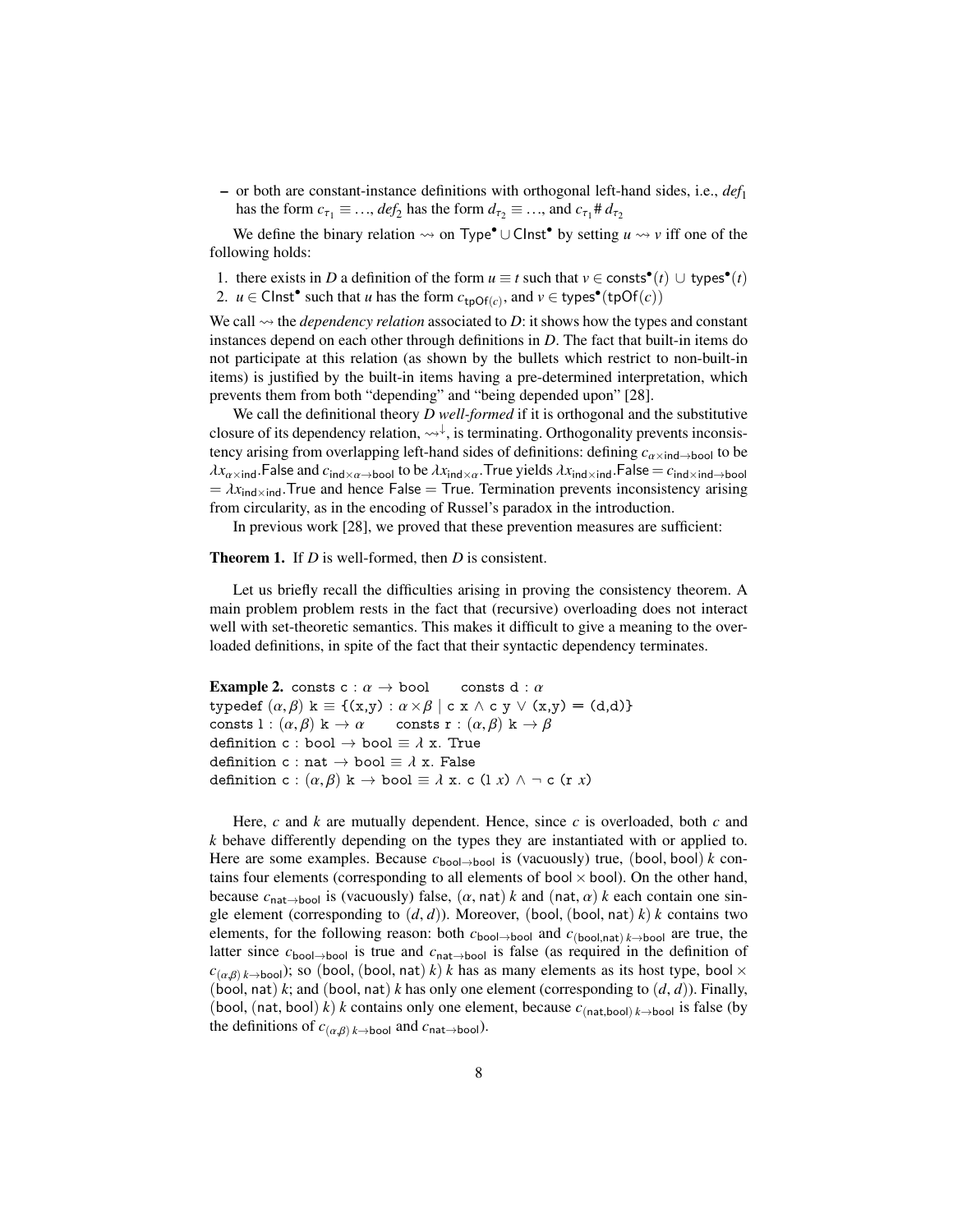In the standard HOL semantics  $[41]$ , a type constructor such as  $k$  is interpreted compositionally, as an operator [*k*] on sets (from a suitable universe) obtained from *k*'s type definition—here, as a binary operator taking the sets *A* and *B* to the set  $\{(a, b) \in$  $A \times B \mid [c]_A(a) \wedge [c]_B(b) \vee (a, b) = ([d]_A, [d]_B)$ , where  $([c]_A)_A$  and  $([d]_A)_A$  would be the interpretations of *c* and *d* as families of sets, with each  $[c]_A$  a predicate on *A* and each  $[d]_A$  an element of *A*. But defining  $[k]$  in one go for any sets *A* and *B* is impossible here, since the needed instances of  $[c]$  are not yet known, and in fact are mutually dependent with  $[k]$ . This means that, when defining  $[k]$  and  $[c]$ , the inputs  $A$  and  $B$  would need to be analyzed in an ad hoc fashion, for the (syntactic!) occurrences of [*k*] itself. The orthogonality and termination of such semantic definitions would be problematic (and, as far as we see, could only be worked out by a heavy machinery that would constrain semantics to behave like syntax—adding syntactic annotations to the interpreting sets). Using John Reynolds's famous wording [\[42\]](#page-22-16), we conclude that *ad hoc* polymorphism is not set-theoretic.<sup>[9](#page-8-1)</sup>

In [\[28\]](#page-22-6), we proposed a workaround based on acknowledging that ad hoc overloading regards different instances of the same non-built-in polymorphic type as *completely unrelated types*. Instead of interpreting type constructors as operators on sets, we interpret each non-built-in ground type and constant instance separately, in the order prescribed by the terminating dependency relation. Here, for example, *c*bool→bool and *c*nat→bool are interpreted before (bool, nat) *k*, which is interpreted before  $c_{\text{(bool,nat)}}$  *k*→bool, which is interpreted before ((bool, nat)  $k$ , bool)  $k$ , etc. (But note that termination does not necessarily come from structural descent on types: definitions such as  $e_{nat} \equiv head(e_{nat list})$ are also acceptable.) Finally, polymorphic formulas are interpreted as the infinite conjunction of the interpretation of all their ground instances: for example,  $c_{\alpha \to \text{bool}} d_{\alpha}$  is true iff  $c_{\sigma \to \text{bool}} d_{\sigma}$  is true for all ground types  $\sigma$ . This way, we were able to construct a ground model for the definitional theory. And after showing that the deduction rules for (polymorphic) HOL are sound for ground models, we inferred consistency. Thus, our solution was based on a mixture of syntax and semantics: interpret type variables by universally quantifying over all ground instances, and interpret non-built-in ground types disregarding their structure.

Such a hybrid approach, involving a nonstandard semantics, may seem excessive. There is a more common-sense alternative for accommodating the observation that standard semantics cannot be married with ad hoc overloading: view overloaded definitions as mere textual abbreviations. The "semantics" of an overloaded constant will then be the result of unfolding the definitions—but, as we have seen, types must also be involved in this process. This is the alternative taken by our new proof.

## <span id="page-8-0"></span>3 New Proof of Consistency

The HOL logical infrastructure allows unfolding constant definitions, but not type definitions. To amend this limitation, we take an approach common in mathematics. The reals were introduced by closing the rationals under Cauchy convergence, the complex numbers were introduced by closing the reals under roots of polynomials. Similarly,

<span id="page-8-1"></span><sup>9</sup> Reynolds's result of course refers to (higher-rank) *parametric* polymorphism.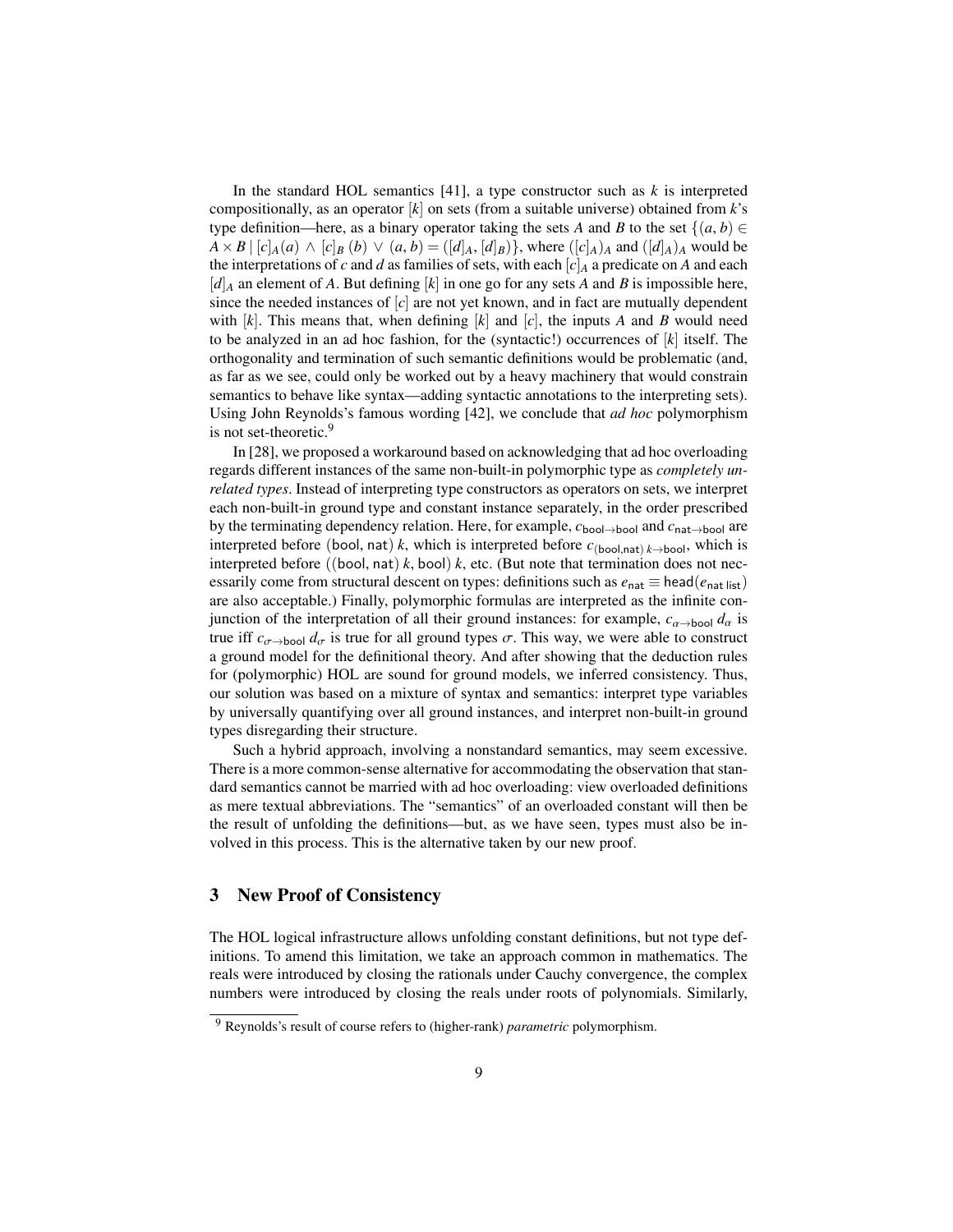we introduce a logic, HOL with Comprehension (HOLC), by closing HOL under type comprehension—that is, adding to HOL comprehension types to express subsets of the form  $\{x : \sigma | t x\}$  (Section [3.1\)](#page-9-0). While there is some tension between these subsets being possibly empty and the HOLC types having to be nonempty due to the Hilbert choice operator, this is resolved thanks to the HOLC comprehension axioms being conditioned by nonemptiness. With this proviso, HOLC admits standard set-theoretical models, making it manifestly consistent (Section [3.2\)](#page-11-0). In turn, Isabelle/HOL-style overloaded constants and types can be normalized in HOLC by unfolding their definitions (Section [3.3\)](#page-13-0). The normalization process provides an intuition and a justification for the syntactic checks involving non-built-in types and constants. Finally, consistency of Isabelle/HOL is inferable from consistency of HOLC.

#### <span id="page-9-0"></span>3.1 HOL with Comprehension (HOLC)

Syntax. Just like for HOL, we fix the sets TVar (of type variables) and VarN (of term variable names), as well as the following:

- a set K of type constructors including the built-in ones bool, ind,  $\rightarrow$
- a function arOf :  $K \to \mathbb{N}$  assigning an arity to each type constructor.
- a set Const of constants, including the built-in ones  $\longrightarrow$ , =,  $\varepsilon$ , zero and suc

The HOLC types and terms, which we call *ctypes* and *cterms*, are defined as follows:

$$
\sigma = \alpha \mid (\sigma_1, \ldots, \sigma_{\text{arOf}(k)}) k \mid \{ \mid t \} \qquad t = x_{\sigma} \mid c_{\sigma} \mid t_1 t_2 \mid \lambda x_{\sigma}. t
$$

Above, we highlight the only difference from the HOL types and terms: the comprehension types, whose presence makes the ctypes and cterms mutually recursive. Indeed,  $\{ |t| \}$  contains the term *t*, whereas a typed variable  $x_{\sigma}$  and a constant instance  $c_{\sigma}$  contain the type  $\sigma$ . We think of a comprehension type  $\{t\}$  with  $t : \sigma \to$  bool as representing a set of elements which in standard mathematical notation would be written  $\{x : \sigma \mid t x\}$ , that is, the set of all elements of  $\sigma$  satisfying *t*. Var denotes the set of (typed) variables,  $x_{\sigma}$ . CType and CTerm denotes the sets of ctypes and cterms.

We also fix a function  $tpOf: Const \rightarrow CType$ , assigning ctypes to constants. Similarly to the case of HOL, we call the tuple  $(K, arOf, Const, tpOf)$ , which shall be fixed in what follows, a *HOLC signature*. Since ctypes contain cterms, we define typing mutually inductively together with the notion of a ctype being well-formed (i.e., only containing well-typed terms):

$$
\frac{\alpha \in \text{TVar}}{\text{wf}(\alpha)} \cdot (W_1) \quad \frac{\text{wf}(\sigma_1) \dots \text{wf}(\sigma_{arOf(k)})}{\text{wf}((\sigma_1, \dots, \sigma_{arOf(k)}) k)} \cdot (W_2) \quad \frac{t::\sigma \to \text{bool}}{\text{wf}(\{t\})} \cdot (W_3) \quad \frac{t::\tau \quad \text{wf}(\sigma)}{\lambda x_{\sigma}.t::\sigma \to \tau} \cdot (\text{Abs})
$$
\n
$$
\frac{x \in \text{VarN} \quad \text{wf}(\sigma)}{x_{\sigma}::\sigma} \cdot (\text{VaR}) \quad \frac{c \in \text{Const} \quad \text{wf}(\tau) \quad \tau \le \text{tpOf}(c)}{c_{\tau}::\tau} \cdot (\text{CONST}) \quad \frac{t_1::\sigma \to \tau \quad t_2::\sigma}{t_1 \ t_2::\tau} \cdot (\text{APP})}
$$

We let CType*<sup>w</sup>* and CTerm*<sup>w</sup>* be the sets of well-formed ctypes and well-typed cterms. Also, we let  $\text{Var}_w$  be the set of variables  $x_{\sigma}$  that are well-typed as cterms, i.e., have their ctype  $\sigma$  well-formed.

The notions of type substitution, a type or a constant instance being an instance of  $(\le)$  or being orthogonal with (#) another type or constant instance, are defined similarly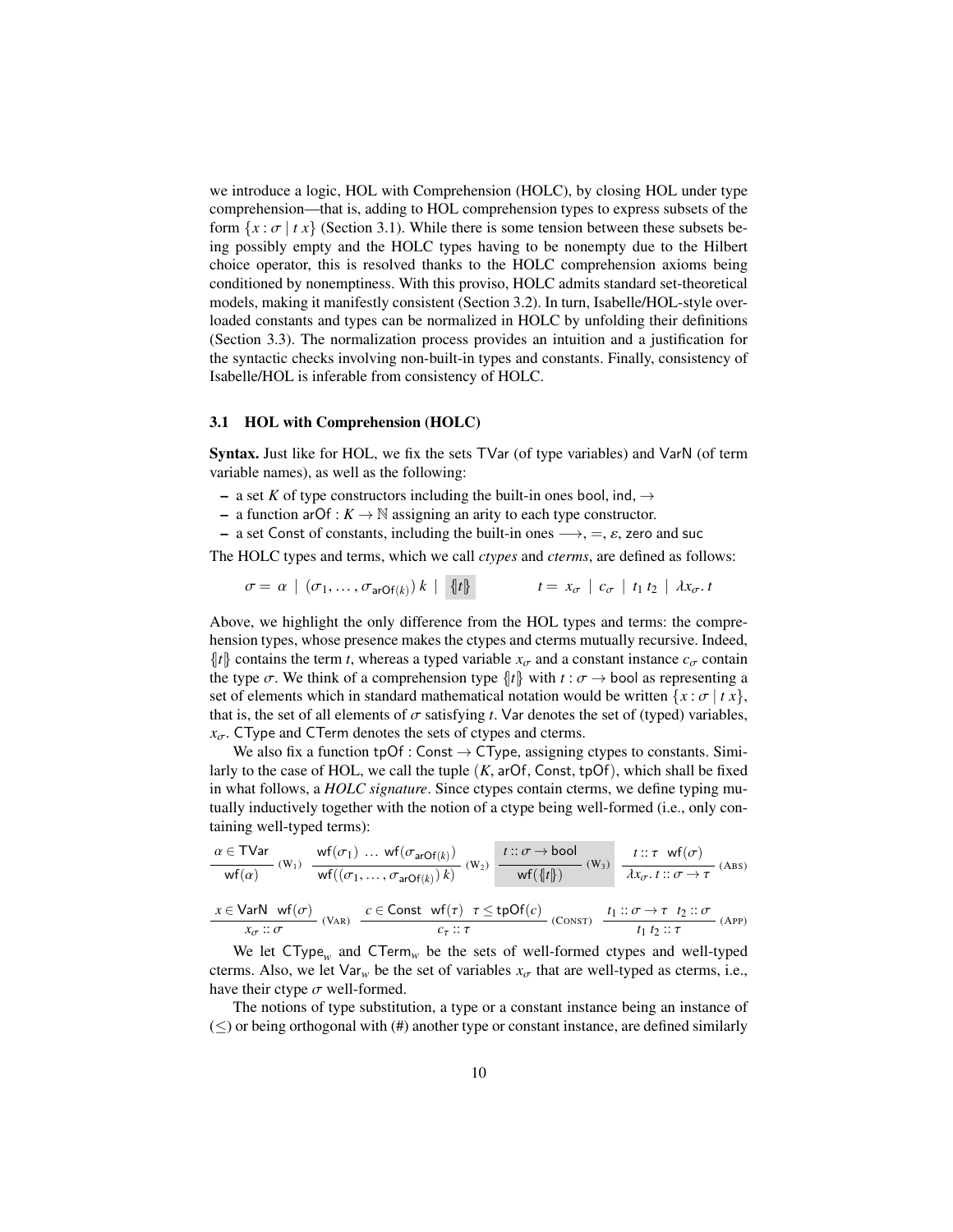to those for HOL. Note that a type  $\{ |t| \}$  is unrelated to another type  $\{ |t'| \}$  even when the extent of the predicate  $t'$  includes that of  $t$ . This is because HOLC, like HOL (and unlike, e.g., PVS [\[39\]](#page-22-17)), has no subtyping—instead, traveling between smaller and larger types is achieved via embedding-projection pairs.

Since in HOLC types may contain terms, we naturally lift term concepts to types. Thus, the free (cterm) variables of a ctype  $\sigma$ , written FV( $\sigma$ ), are all the free variables occurring in the cterms contained in  $\sigma$ . A type is called closed if it has no free variables.

A note on declaration circularity. In HOLC we allow tpOf to produce declaration cycles—for example, the type of a constant may contain instances of that constant, as in tpOf( $c$ ) =  $\{c_{\text{bool}}\}$ . However, the typing system will ensure that no such cyclic entity will be well-typed. For example, to type an instance  $c_{\sigma}$ , we need to apply the rule (CONST), requiring that  $\{c_{\text{bool}}\}$  be well-formed. For the latter, we need the rule  $(W_3)$ , requiring that  $c_{\text{bool}}$  be well-typed. Finally, to type  $c_{\text{bool}}$ , we again need the rule (CONST), requiring that  $\{c_{\text{bool}}\}$  be well-formed. So  $c_{\sigma}$  can never be typed. It may seem strange to allow constant declarations whose instances cannot be typed (hence cannot belong to well-typed terms and well-formed types)—however, this is harmless, since HOLC deduction only deals with well-typed and well-formed items. Moreover, all the constants translated from HOL will be shown to be well-typed.

Deduction. The notion of formulas and all the related notions are defined similarly to HOL, so that HOL formulas are particular cases of HOLC formulas. In addition to the axioms of HOL (the set Ax), HOLC shall include the following type comprehension axiom type\_comp:

$$
\forall t_{\alpha \to \text{bool}}.\ (\exists x_{\alpha}. \ t \ x) \longrightarrow \exists rep_{\{ |t| \to \alpha}.\ \exists abs_{\alpha \to \{ |t| \}}.(\{ |t| \} \approx t)_{rep}^{abs}
$$

This axiom is nothing but a generalization of the HOL type definition  $\tau \equiv t$ , taking advantage of the fact that in HOLC we have a way to write the expression defining  $\tau$ as the type  $\|t\|$ . Note that  $\alpha$  is a type variable standing for an arbitrary type, previously denoted by  $\sigma$ . Thus, HOLC allows us to express what in HOL used to be a schema (i.e., an infinite set of formulas, one for each type  $\sigma$ ) by a single axiom.

HOLC's deduction  $\mathbb F$  is defined by the same rules as HOL's deduction  $\mathbb F$ , but applied to ctypes and cterms instead of types and terms and using the additional axiom type\_comp. Another difference from HOL is that HOLC deduction does not factor in a theory *D*—this is because we do not include any definitional principles in HOLC.

| $T \Vdash \varphi$                                                                              | $[\varphi \in Ax \cup \{type\_comp\}]$ (FACT)                                                   | $T \Vdash \varphi$                    | $[\varphi \in \Gamma]$ (AssUM) |
|-------------------------------------------------------------------------------------------------|-------------------------------------------------------------------------------------------------|---------------------------------------|--------------------------------|
| $\frac{\Gamma \Vdash \varphi}{\Gamma \Vdash \varphi[\sigma/\alpha]}$                            | $[\alpha \notin \Gamma]$ (T-INT)                                                                |                                       |                                |
| $\frac{\Gamma \Vdash \varphi}{\Gamma \Vdash \varphi[\sigma/\alpha]}$                            | $\frac{\Gamma \Vdash \varphi}{\Gamma \Vdash \varphi[t/\chi_{\sigma}]}$                          | $[\chi_{\sigma} \notin \Gamma]$ (INT) |                                |
| $\frac{\Gamma \Vdash (\lambda x_{\sigma}. t) s = t[s/x_{\sigma}]}{\Gamma \Vdash \chi}$ (BETA)   | $\frac{\Gamma \Vdash \varphi \longrightarrow \chi}{\Gamma \Vdash \chi}$                         | $\Gamma \Vdash \varphi$ (MP)          |                                |
| $\frac{\Gamma \cup \{\varphi\} \Vdash \chi}{\Gamma \Vdash \varphi \longrightarrow \chi}$ (IMPI) | $\frac{\Gamma \Vdash f x_{\sigma} = g x_{\sigma}}{\Gamma \Vdash f = g} [x \notin \Gamma]$ (EXT) |                                       |                                |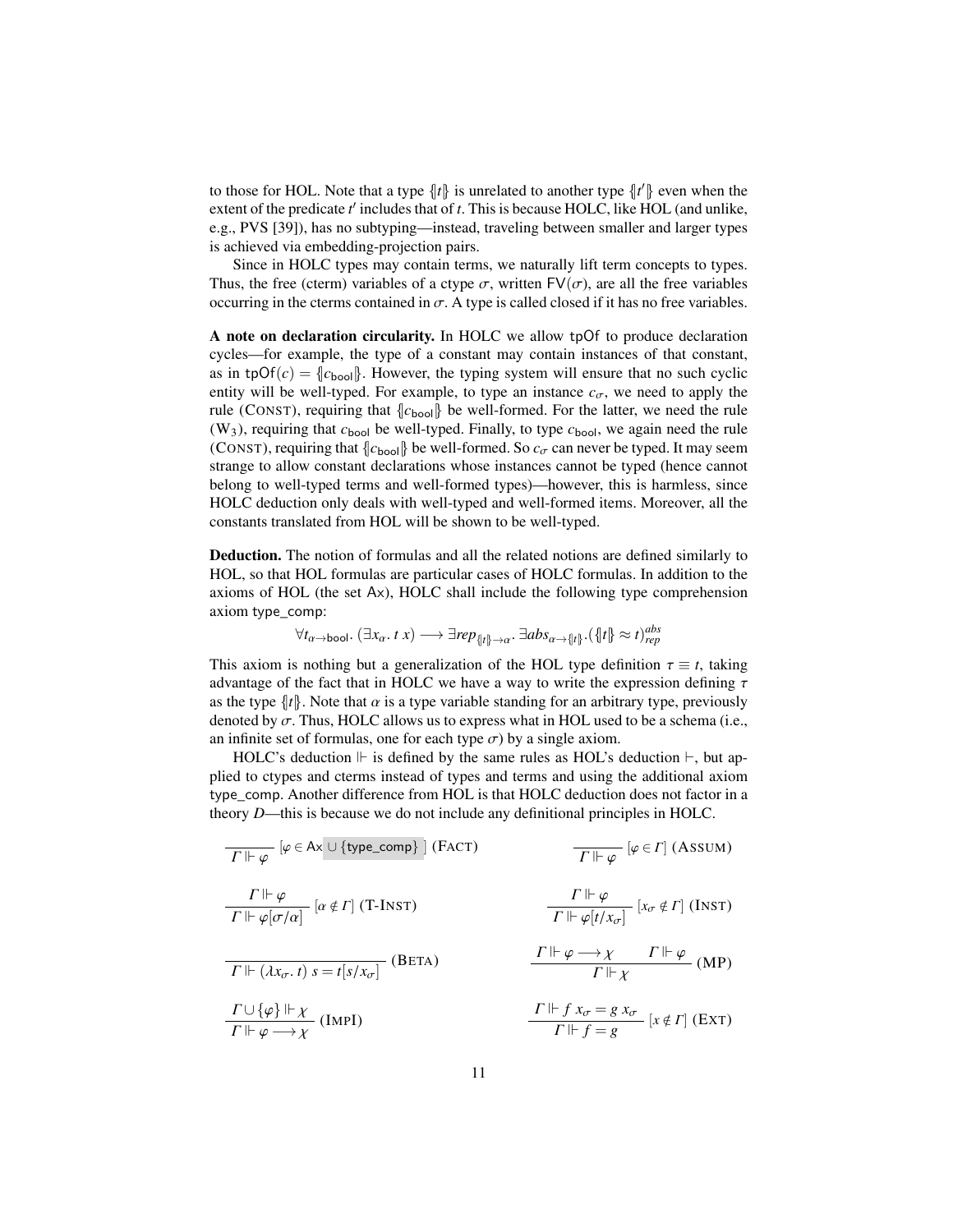#### <span id="page-11-0"></span>3.2 Consistency of HOLC

In a nutshell, HOLC is consistent for a similar reason that HOL (without definitions) is consistent: the types have a straightforward set-theoretic interpretation and the deduction rules are manifestly sound w.r.t. this interpretation. Similar logics, employing mutual dependency between types and terms, have been shown to be consistent for the foundations of Coq [\[6\]](#page-21-16) and PVS [\[39\]](#page-22-17).

Compared to these logics, the only twist of HOLC is that all types have to be nonempty. Indeed, HOLC inherits from HOL the polymorphic Hilbert choice operator,  $\varepsilon$  :  $(\alpha \to \text{bool}) \to \alpha$ , which immediately forces all types to be inhabited, e.g., by  $\varepsilon(\lambda x_{\sigma}$ . True).

From a technical point of view, this nonemptiness requirement is easy to satisfy. The only types that are threatened by emptiness are the comprehension types  $\{t\}$ . We will interpret them according to their expected semantics, namely, as the subset of  $\sigma$  for which *t* holds, *only if this subset turns out to be nonempty*; otherwise we will interpret them as a fixed singleton set  $\{*\}$ . This is consistent with the HOLC comprehension axiom, type\_comp, which only requires that  $\{ |t| \}$  have the expected semantics if  $\exists x_{\alpha}$ . *t x* holds. Notice how the Makarius Wenzel trick of introducing type definitions as conditional statements in Isabelle/HOL (recalled on page [7\)](#page-6-2), which has inspired a similar condition for type\_comp, turns out to be very useful in our journey. Of all the HOLbased provers, this "trick" is only used by Isabelle/HOL, as if anticipating the need for a more involved argument for consistency.

A full-frame model for HOLC. We fix a Grothendieck universe V and let  $\mathcal{U} = \mathcal{V} \setminus \{\emptyset\}$ (since all types will have nonempty interpretations). We fix the following items in  $U$ and operators on  $U$ :

- a two-element set  $\mathbb{B} = \{\text{false}, \text{true}\} \in \mathcal{U}$
- a singleton set  $\{*\} \in \mathcal{U}$
- $\rightarrow$  for each *k* ∈ *K*, a function  $\vert k \vert : \mathcal{U}^{\text{arOf}(k)} \rightarrow \mathcal{U}$
- a global choice function, choice, that assigns to each nonempty set *A* ∈ U an element choice $(A) \in A$

We wish to interpret well-formed ctypes and well-typed cterms,  $u$ , as items  $[u]$  in  $U$ . Since ctypes and cterms are mutually dependent, not only the interpretations, but also their domains need to be defined recursively. Namely, we define the following notions together, by structural recursion on  $u \in CType_w \cup CTerm_w$ :

- $-$  the set Compat $(u)$ , of *compatible valuation functions*  $\xi : TV(u) \cup FV(u) \rightarrow \mathcal{U}$
- the interpretation  $[u]$  : Compat $(u) \rightarrow \mathcal{U}$

For each *u*, assuming [*v*] has been defined for all structurally smaller  $v \in CType_w \cup$ CTerm<sub>*w*</sub>, we take Compat(*u*) to consist of all functions  $\xi : TV(u) \cup FV(u) \rightarrow U$  such that  $\xi(x_{\sigma}) \in [\sigma]$  ( $\xi \upharpoonright_{\mathsf{TV}(\sigma) \cup \mathsf{FV}(\sigma)}$ ) for all  $x_{\sigma} \in \mathsf{FV}(u)$ . (Here,  $\xi \upharpoonright_{\mathsf{TV}(\sigma) \cup \mathsf{FV}(\sigma)}$  denotes the restriction of  $\xi$  to the indicated set which is clearly included in  $\xi$ 's domain sinc the restriction of  $\xi$  to the indicated set, which is clearly included in  $\xi$ 's domain, since  $TV(\sigma) \subset TV(u)$  and  $FV(\sigma) \subset FV(u)$ .)

In turn,  $[u]$  is defined as shown below. First, the equations for type interpretations:

$$
[\alpha](\xi) = \xi(\alpha) \tag{2}
$$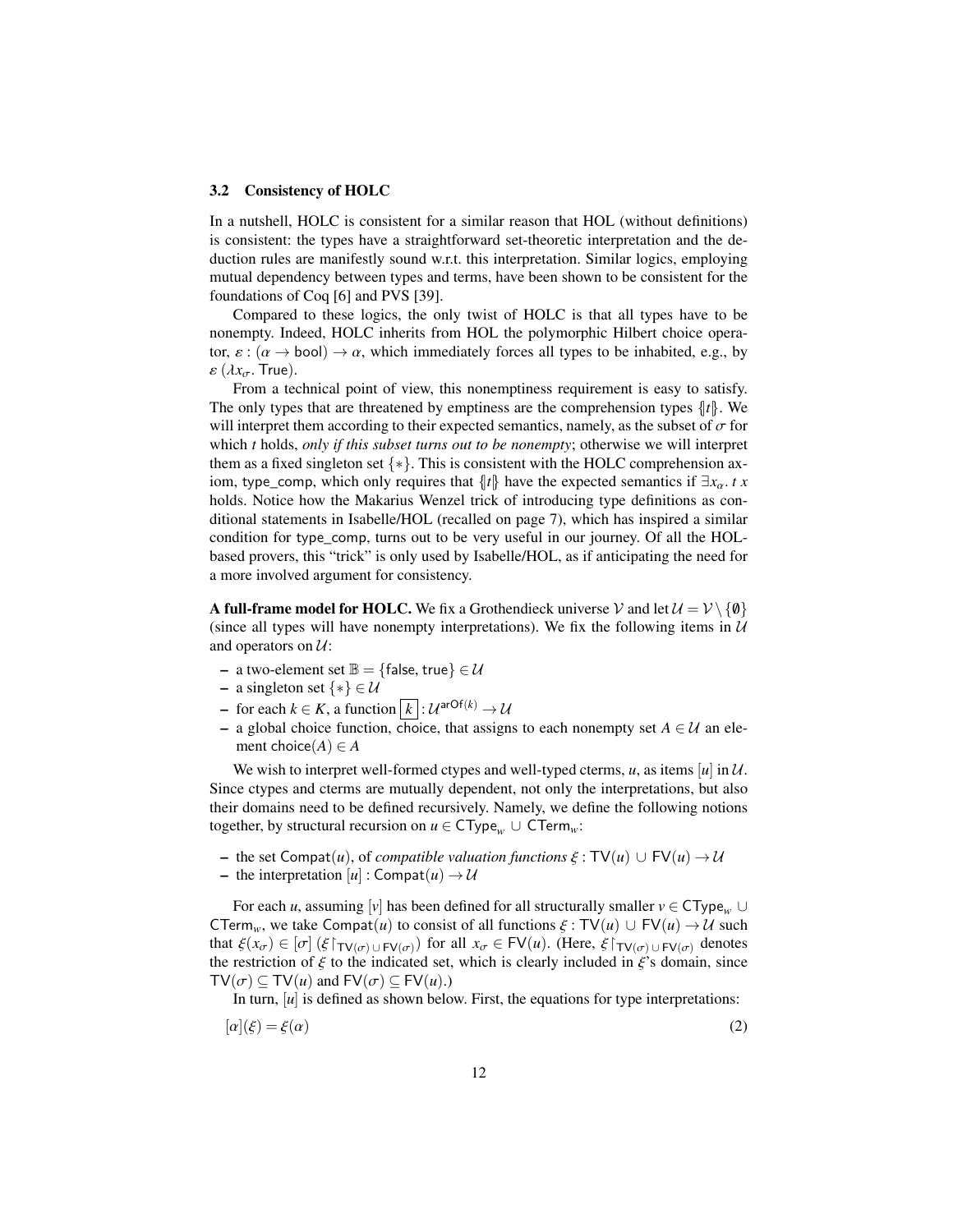$$
[\text{bool}](\xi) = \mathbb{B}
$$
\n
$$
[\text{ind}](\xi) = \mathbb{N} \quad \text{(the set of natural numbers)} \tag{3}
$$

 $[\text{ind}](\xi) = \mathbb{N}$  (the set of natural numbers) (4)

 $[\sigma_1 \rightarrow \sigma_2](\xi) = [\sigma_1](\xi_1) \rightarrow [\sigma_2](\xi_2)$ (the set of functions from  $[\sigma_1](\xi_1)$  to  $[\sigma_2](\xi_2)$ )

where  $\xi_i$  is the restriction of  $\xi$  to Compat( $\sigma_i$ ) (5)

$$
[(\sigma_1, \ldots, \sigma_n) k](\xi) = \boxed{k} ((\sigma_1)(\xi_1), \ldots, [\sigma_n](\xi_n)) \text{ for } \overline{\sigma} k \in \text{Type}^{\bullet}
$$
  
where  $\xi_i$  is the restriction of  $\xi$  to  $\text{Compat}(\sigma_i)$ 

<span id="page-12-0"></span>
$$
[\![t]\!] \big( \xi \big) = \begin{cases} \{ x \in [\sigma] (\xi) \mid [t] (\xi) \ x = \text{true} \} \text{ if set nonempty and } t : \sigma \to \text{bool} \\ \{ * \} \end{cases} \tag{7}
$$

The equation [\(7\)](#page-12-0) shows how we interpret comprehension types with no inhabitants (e.g.,  $\{\lambda x_{\text{ind}}\}$ . False $\}$ )—we chose the singleton set  $\{*\}$  (in fact, any nonempty set would do the job). As previously discussed, this conforms to the type\_comp axiom, which only prescribes the meaning of inhabited comprehension types.

Next, the equations for term interpretations:

$$
[\longrightarrow_{\text{bool}\to\text{bool}\to\text{bool}}](\xi) \text{ as the logical implication on } \mathbb{B}
$$
\n
$$
[\square](\xi) \text{ as the equality predicate in } [\pi](\xi) \to [\pi](\xi) \to \mathbb{B}
$$
\n(8)

$$
[=_{\tau \to \tau \to \text{bool}}](\xi) \text{ as the equality predicate in } [\tau](\xi) \to [\tau](\xi) \to \mathbb{B}
$$
 (9)

$$
[\varepsilon_{(\tau \to \text{bool}) \to \tau}](\xi)(f) = \begin{cases} \text{choice}(A_f) & \text{if } A_f \text{ is nonempty} \\ \text{choice}([\tau](\xi)) & \text{otherwise,} \end{cases} \tag{10}
$$

where  $A_f = \{a \in [\tau](\xi) \mid f(a) = \text{true}\}$  for each  $f : [\tau](\xi) \to \mathbb{B}$  $[zero_{ind}](\xi) = 0$  and  $[succ_{ind}\rightarrow ind](\xi)$  as the successor function for N (11)<br> $[c_1](\xi)$  - choice  $([c_1](\xi))$  (12)  $[c_1(\xi) - \text{choice}(\sigma(\xi))$ 

$$
[x_{\sigma}](\xi) = \text{choice}([\sigma](\xi))
$$
  
\n
$$
[x_{\sigma}](\xi) = \begin{cases} \xi(x_{\sigma}) & \text{if } \xi(x_{\sigma}) \in [\sigma](\xi') \\ \text{choice}([\sigma](\xi')) & \text{otherwise,} \end{cases}
$$
 (13)

<span id="page-12-1"></span>choice  $([\sigma](\xi'))$  otherwise, where  $\xi'$  is the restriction of  $\xi$  to Compat $(\sigma)$ <br>to  $\lambda^{(k)}$  is  $\lambda^{(k)}$ . It  $\lambda^{(k)}$  is the sector

$$
[t_1 \ t_2](\xi) = [t_1](\xi_1) \ [t_2](\xi_2) \text{ where } \xi_i \text{ is the restriction of } \xi \text{ to } \text{Compat}(t_i)
$$
 (14)

$$
[\lambda x_{\sigma}. t](\xi) = \Lambda_{a \in [\sigma](\xi')}[t](\xi[x_{\sigma} \leftarrow a])
$$
  
where  $\xi'$  is the restriction of  $\xi$  to  $\text{Compat}(\sigma)$  (15)

Since the logic has no definitions, we are free to choose any interpretation for nonbuilt-in constant instances—as seen in [\(12\)](#page-12-1), we do this using the global choice operator choice. In [\(15\)](#page-12-2), we use  $\Lambda$  for meta-level lambda-abstraction.

We say that a formula  $\varphi$  *is true under the valuation*  $\xi \in \text{Compat}(\varphi)$  if  $[\varphi](\xi) = \text{true}$ . We say that  $\varphi$  *is (unconditionally) true* if it is true under all  $\xi \in \text{Compat}(\varphi)$ . Given a context  $\Gamma$  and a formula  $\varphi$ , we write  $\Gamma \models \varphi$  to mean that  $\bigwedge \Gamma \longrightarrow \varphi$  is true, where  $\bigwedge \Gamma$  is the conjunction of all formulas in  $\Gamma$ is the conjunction of all formulas in  $\Gamma$ .

<span id="page-12-3"></span>**Theorem 3.** HOLC is consistent, in that  $\emptyset \not\vdash$  False.

*Proof.* It is routine to verify that HOLC's deduction is sound w.r.t. to its semantics: for every HOLC deduction rule of the form

<span id="page-12-2"></span>
$$
\frac{\Gamma_1 \Vdash \varphi_1 \qquad \ldots \qquad \Gamma_n \Vdash \varphi_n}{\Gamma \Vdash \varphi}
$$

it holds that  $\Gamma \models \varphi$  if  $\Gamma_i \models \varphi_i$  for all  $i \leq n$ . Then  $\emptyset \not \Vdash$  False follows from  $\emptyset \not \models$  False.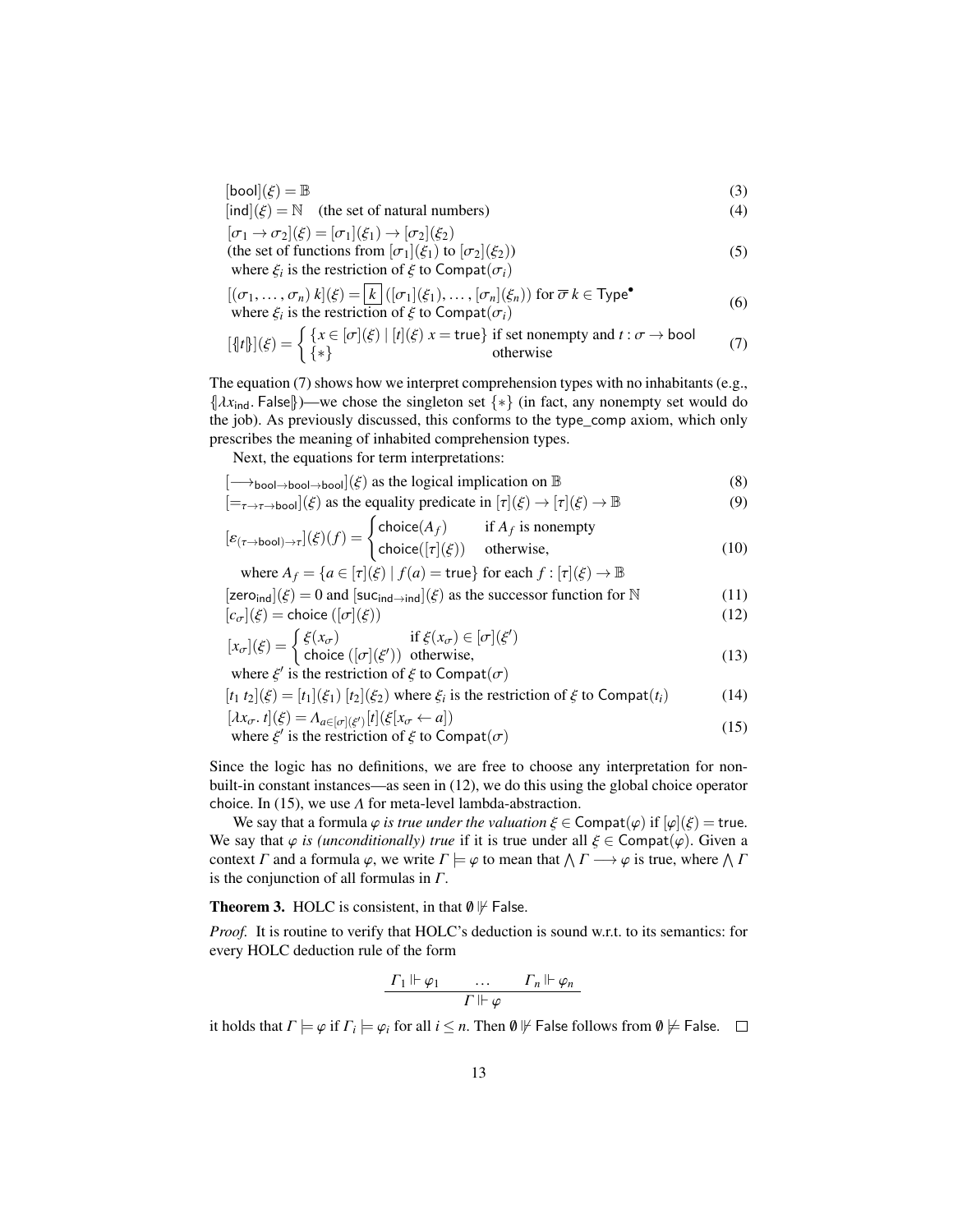#### <span id="page-13-0"></span>3.3 Translation of Isabelle/HOL to HOLC

We fix a HOL signature  $\Sigma = (K, \text{arOf}, \text{Const}, \text{tpOf})$  and an Isabelle/HOL well-formed definitional theory *D* over  $\Sigma$ . We will produce a translation of the types and well-typed terms of  $\Sigma$  into well-formed ctypes and well-typed cterms of the HOLC signature  $\Sigma_D$  = (*K*, arOf, Const, tpOf<sub>*D*</sub>) (having the same type constructors and constants as  $\Sigma$ ). The typing function tpOf<sub>D</sub>: Const  $\rightarrow$  CType will be defined later. For  $\Sigma_D$ , we use all the notations from Section [3.1—](#page-9-0)we write CType and CTerm for the sets of cterms and ctypes, etc.

The translation will consist of two homonymous "normal form" functions NF : Type  $\rightarrow$  CType<sub>w</sub> and NF : Term<sub>*w*</sub>  $\rightarrow$  CTerm<sub>*w*</sub>. However, since we have not yet defined  $\text{tpOf}_D$ , the sets  $\text{CType}_w$  and  $\text{CTerm}_w$  (of well-formed ctypes and well-typed cterms) are not yet defined either. To bootstrap the definitions, we first define  $NF: Type \rightarrow CType$ and NF : Term<sub>*w*</sub>  $\rightarrow$  CTerm, then define tpOf<sub>*D*</sub>, and finally show that the images of the NF functions are included in CType*<sup>w</sup>* and CTerm*w*.

The NF functions are defined mutually recursively by two kinds of equations. First, there are equations for recursive descent in the structure of terms and types:

| $NF(t_1 t_2) = NF(t_1) NF(t_2)$ | (16) $NF(\sigma \rightarrow \tau) = NF(\sigma) \rightarrow NF(\tau)$ (20) |       |
|---------------------------------|---------------------------------------------------------------------------|-------|
| NE ( ) ) NE ( ) (15) NE ( )     |                                                                           | (2.1) |

$$
NF(\lambda x_{\sigma}, t) = \lambda x_{NF(\sigma)}. NF(t) \qquad (17) \qquad NF(bool) = bool \qquad (21)
$$

$$
NF(x_{\sigma}) = x_{NF(\sigma)} \tag{22}
$$
\n
$$
NF(x_{\sigma}) = \text{Tr}(x) \tag{23}
$$
\n
$$
NF(x_{\sigma}) = \text{Tr}(x) \tag{24}
$$

$$
NF(c_{\sigma}) = c_{NF(\sigma)} \text{ if } c_{\sigma} \notin \text{Clnst}^{\bullet} \quad (19) \qquad NF(\alpha) = \alpha \tag{23}
$$

Second, there are equations for unfolding the definitions in *D*. But before listing these, we need some notation. Given *u*,  $v \in Type \cup Term_w$ , we write  $u = \frac{v}{v}$  to mean that there exists a definition  $u' = v'$  in *D* and a type substitution *o* such that  $u = o(u')$  and there exists a definition  $u' \equiv v'$  in *D* and a type substitution  $\rho$  such that  $u = \rho(u')$  and  $v = \rho(v')$ . This notation is intuitively consistent (although slightly abusively so) with  $v = \rho(v')$ . This notation is intuitively consistent (although slightly abusively so) with the notation for the substitutive closure of a relation where we would pretend that  $\equiv$  is the notation for the substitutive closure of a relation, where we would pretend that  $\equiv$  is a relation on Type∪ Term<sub>*w*</sub>, with  $u' \equiv v'$  meaning  $(u' \equiv v') \in D$ . By Orthogonality, we have that, for all  $u \in Type^{\bullet} \cup$  Clnst<sup>•</sup>, there exists at most one  $v \in Type \cup Term_w$  such that  $u \equiv \downarrow v$ . Here are the equations for unfolding:

$$
NF(c_{\sigma}) = \begin{cases} c_{NF(\sigma)} & \text{if there is no matching definition for } c_{\sigma} \text{ in } D \\ NF(t) & \text{if there exists } t \text{ such that } c_{\sigma} \equiv^{\downarrow} t \end{cases}
$$
(24)  

$$
NF(\sigma) = \begin{cases} \sigma & \text{if there is no matching definition for } \sigma \text{ in } D \\ \{NF(t)\} & \text{if there exists } t : \tau \to \text{bool such that } \sigma \equiv^{\downarrow} t \end{cases}
$$
(25)

Thus, the functions NF first traverse the terms and types "vertically," delving into the built-in structure (function types,  $\lambda$ -abstractions, applications, etc.). When a non-builtin item is being reached that is matched by a definition in *D*, NF proceed "horizontally" by unfolding this definition. Since the right-hand side of the definition can be any term, NF switch again to vertical mode. Hence, NF repeatedly unfold the definitions when a definitional match in a subexpression is found, following a topmost-first strategy (with the exception that proper subexpressions of non-built-in types are not investigated). For example, if a constant  $c_{\sigma}$  is matched by a definition, as in  $c_{\sigma} \equiv^{\downarrow} t$ , then  $c_{\sigma}$  is eagerly unfolded to *t*, as opposed to unfolding the items occurring in  $\sigma$ . This seems to be a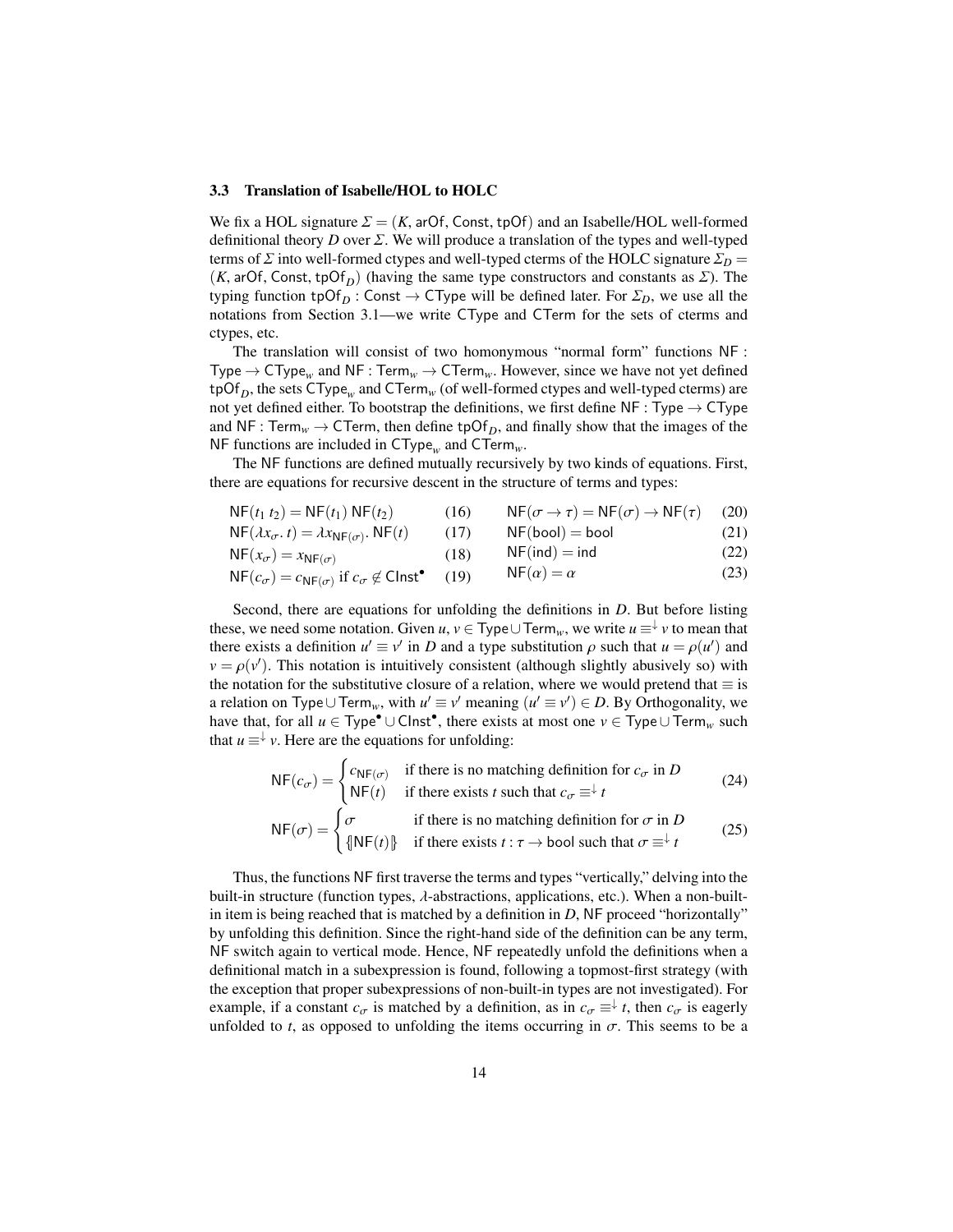reasonable strategy, given that after unfolding  $c_{\sigma}$  the possibility to process  $\sigma$  is not lost: since  $t : \sigma$ , we have that  $\sigma$  occurs in *t*.

**Example 4.** consts c :  $\alpha \rightarrow$  bool consts d :  $\alpha$ typedef  $\alpha$  k  $\equiv \{x : \alpha \mid c \ d\}$ definition c :  $\alpha$  k  $\rightarrow$  bool  $\equiv \lambda$  x :  $\alpha$  k. (c :  $\alpha \rightarrow$  bool) d

Let us show the results of applying NF on some of the constant instances and types in the above example.

 $N F(\alpha k) = \{ \lambda x_{\alpha} \cdot c_{\alpha \rightarrow \text{bool}} d_{\alpha} \}$  $N\mathsf{F}(c_{\mathsf{bool}}|_{k\to\mathsf{bool}}) = \lambda x_{\{\lambda x_{\mathsf{bool}}\cdot c_{\mathsf{bool}\to\mathsf{bool}} d_{\mathsf{bool}}\}}$ . *c*bool→bool *d*bool  $N$ F(bool  $k^2$ ) = { $\lambda x_{\text{[lambda} \text{bool} \rightarrow \text{bool} \text{phot}}$  *d*<sub>bool</sub>}.  $(\lambda x_{\{\lambda x_{\text{bool}}\cdot\text{quad}-\text{bool}}\ d_{\text{bool}}\}$ . *c*bool→bool *d*bool)  $d_{\{\lambda x_{\text{bool}}\cdot\text{quad}-\text{bool}}\ d_{\text{bool}}\}$ 

The evaluation of NF on bool  $k^n$  terminates in a number of steps depending on  $n$ , and the result contains *n* levels of comprehension-type nesting.

The first fact that we need to show is that NF is well-defined, i.e., its recursive calls terminate. For this, we take the relation  $\triangleright$  to be  $\equiv^{\downarrow} \cup \triangleright$ , where  $\equiv^{\downarrow}$  was defined above and  $\triangleright$  simply contains the structural recursive calls of NF:

| $t_1t_2 \triangleright t_1$ | $\lambda x_{\sigma}. t \triangleright \sigma$ | $x_{\sigma} \triangleright \sigma$ | $\sigma_1 \rightarrow \sigma_2 \triangleright \sigma_1$ |
|-----------------------------|-----------------------------------------------|------------------------------------|---------------------------------------------------------|
| $t_1t_2 \triangleright t_2$ | $\lambda x_{\sigma}. t \triangleright t$      | $c_{\sigma} \triangleright \sigma$ | $\sigma_1 \rightarrow \sigma_2 \triangleright \sigma_2$ |

It is immediate to see that  $\blacktriangleright$  captures the recursive calls of NF: the structural calls via  $\triangleright$  and the unfolding calls via  $\equiv^{\downarrow}$ . So the well-definedness of NF is reduced to the termination of  $\blacktriangleright$ .

**Lemma 5.** The relation  $\triangleright$  is terminating (hence the functions NF are well-defined).

*Proof.* We shall use the following crucial fact, which follows by induction using the definitions of  $\rhd$  and  $\leadsto^{\downarrow}$ : If *u*, *v* ∈ Type<sup>•</sup> ∪ Clnst<sup>•</sup> and *u* ≡ ↓ *t*  $\rhd^* v$ , then *u*  $\leadsto^{\downarrow} v$ . (\*)

Let us assume, for a contradiction, that  $\blacktriangleright$  does not terminate. Then there exists an infinite sequence  $(w_i)_{i \in \mathbb{N}}$  such that  $w_i \triangleright w_{i+1}$  for all *i*. Since  $\triangleright$  is defined as  $\equiv^{\downarrow} \cup \triangleright$  and  $\triangleright$  clearly terminates, there must exist an infinite subsequence  $(w_{i_j})_{j \in \mathbb{N}}$  such that  $w_{i_j} \equiv \downarrow$ *w*<sub>*ij*+1</sub>  $\triangleright$ <sup>\*</sup> *w*<sub>*i<sub>j+1</sub>* for all *j*. Since from the definition of ≡ we have  $w_i$ <sup>2</sup> ∈ Type• ∪ Clnst•, we</sub> obtain from (\*) that  $w_{i_j} \leadsto \forall w_{i_{j+1}}$  for all *j*. This contradicts the termination of  $\leadsto \forall$ .

With NF in place, we can define the missing piece of the target HOLC signature: we take tpOf<sub>D</sub> to be the normalized version of tpOf, i.e. tpOf<sub>D</sub> $(c)$  = NF(tpOf $(c)$ ).

Lemma 6. NF preserves typing, in the following sense:

- NF( $\sigma$ ) is well-formed in HOLC.
- If *<sup>t</sup>* : τ, then NF(*t*) :: NF(τ).

Our main theorem about the translation will be its soundness:

<span id="page-14-0"></span>**Theorem 7.** If  $D$ ;  $\emptyset \vdash \varphi$  in HOL, then  $\emptyset \Vdash N \mathsf{F}(\varphi)$  in HOLC.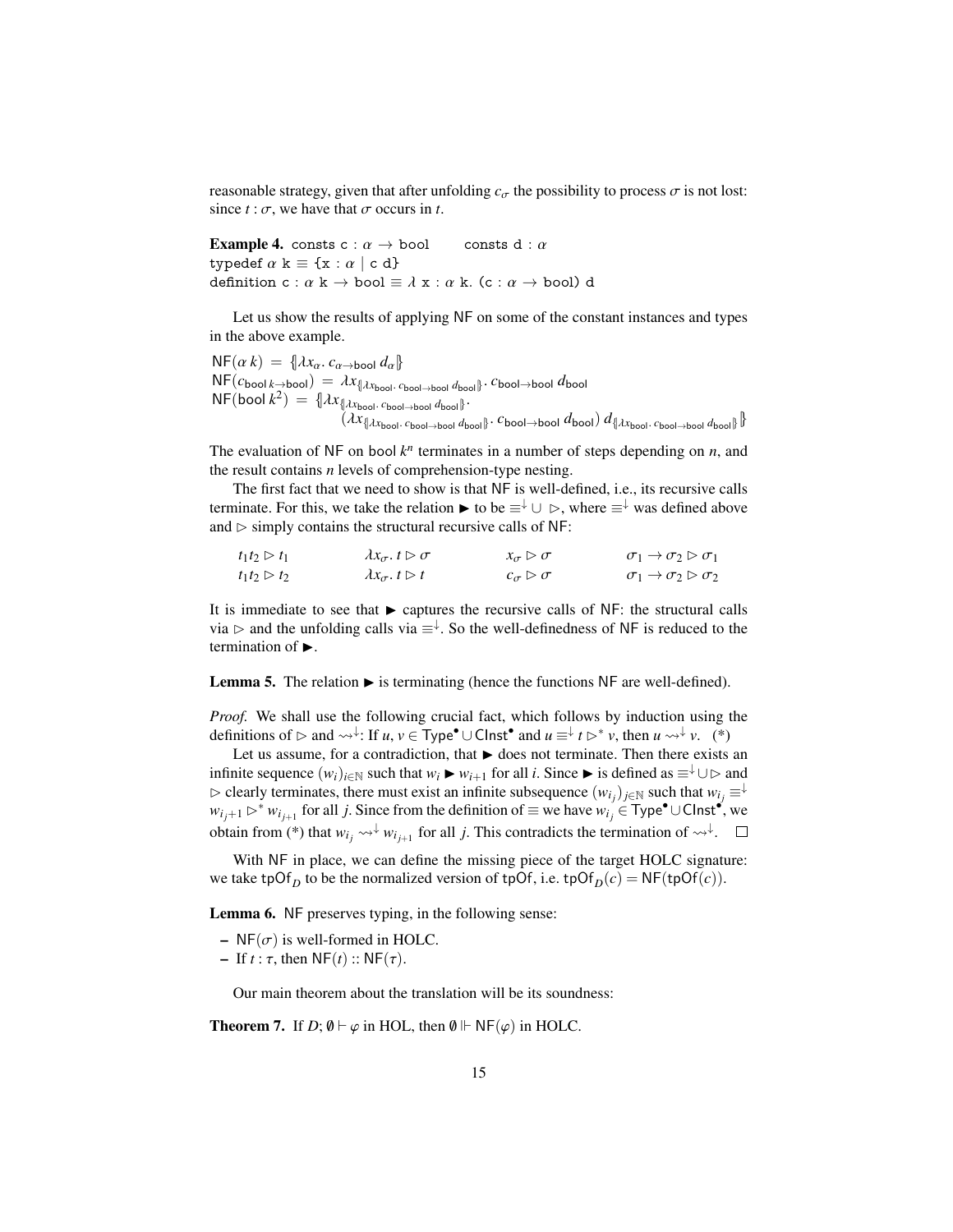Let us focus on proving this theorem. If we define  $N F(\Gamma)$  as  $\{N F(\varphi) \mid \varphi \in \Gamma\}$ , the proof that  $D; \Gamma \vdash \varphi$  implies  $NF(\Gamma) \Vdash NF(\varphi)$  should proceed by induction on the definition of *D*;  $\Gamma \vdash \varphi$ . Due to the similarity of  $\vdash$  and  $\Vdash$ , most of the cases go smoothly.

For the HOL rule (BETA), we need to prove  $NF(\Gamma) \Vdash NF((\lambda x_{\sigma}, t) \ s = t[s/x_{\sigma}])$ , that is,  $NF(\Gamma) \Vdash (\lambda x_{NF(\sigma)} \cdot NF(t)) \cdot NF(s) = NF(t[s/x_{\sigma}])$ . Hence, in order to conclude the proof for this case using the HOLC rule (BETA), we need that NE commutes with term proof for this case using the HOLC rule (BETA), we need that NF commutes with term substitution—this is not hard to show, since substituting terms for variables does not influence the matching of definitions, i.e., the behavior of NF:

## **Lemma 8.**  $NF(t[s/x_{\sigma}]) = NF(t) [NF(s)/x_{NF(\sigma)}]$

However, our proof (of Theorem [7\)](#page-14-0) gets stuck when handling the (T-INST) case. It is worth looking at this difficulty, since it is revealing about the nature of our encoding. We assume that in HOL we inferred *D*;  $\Gamma \vdash \varphi[\sigma/\alpha]$  from *D*;  $\Gamma \vdash \varphi$ , where  $\alpha \notin \Gamma$ . By the induction hypothesis, we have  $NF(\Gamma) \Vdash NF(\varphi)$ . Hence, by applying (T-INST) in HOLC, we obtain  $NF(\Gamma) \Vdash NF(\varphi) [NF(\sigma)/NF(\alpha)]$ . Therefore, to prove the desired fact, we would need that the NF functions commute with type substitutions in formulas, and therefore also in arbitrary terms (which may be contained in formulas):

$$
NF(t[\sigma/\alpha]) = NF(t)[NF(\sigma)/\alpha]
$$

But this is not true, as seen, e.g., when  $tpOf(c) = \alpha$  and  $c_{bool} \equiv True$  is in *D*:

 $NF(c_{\alpha}[\text{bool}/\alpha]) = NF(c_{\text{bool}}) = True \neq c_{\text{bool}} = c_{\alpha}[\text{bool}/\alpha] = NF(c_{\alpha}) \left[NF(\text{bool})/\alpha\right]$ 

The problem resides at the very essence of overloading: a constant *c* is declared at a type  $\sigma$  ( $\alpha$  in the above example) and defined at a less general type  $\tau$  (bool in the example). Our translation reflects this: it leaves  $c_{\sigma}$  as it is, whereas it compiles away  $c_{\tau}$ by unfolding its definition. So then how can such a translation be sound? Essentially, it is sound because in HOL nothing interesting can be deduced about the undefined  $c_{\sigma}$ that may affect what is being deduced about  $c<sub>\tau</sub>$ —hence it is OK to decouple the two when moving to HOLC.

To capture this notion, of an undefined  $c_{\sigma}$  not affecting a defined instance  $c_{\tau}$  in HOL, we introduce a variant of HOL deduction that restricts type instantiation—in particular, it will not allow arbitrary statements about  $c_{\sigma}$  to be instantiated to statements about  $c_{\tau}$ . Concretely, we define  $\vdash'$  by modifying  $\vdash$  as follows. We remove (T-INST) and strengthen (FACT) to a rule that combines the use of axioms with type instantiation:

$$
\overline{D; \Gamma \vdash' \overline{\rho}(\varphi)} \quad [\varphi \in A \times \cup D \text{ and } \forall \alpha \in \text{supp}(\rho). \ \alpha \notin \Gamma] \text{ (FACT-T-INST)}
$$

(where  $\rho$  is a type substitution). Note the difference between (FACT-T-INST) and the combination of (FACT) and (T-INST): in the former, only axioms and elements of *D* are allowed to be type-instantiated, whereas in the latter instantiation can occur at any moment in the proof. It is immediate to see that  $\vdash$  is at least as powerful as  $\vdash'$ , since (FACT-T-INST) can be simulated by (FACT) and (T-INST). Conversely, it is routine to show that  $\vdash'$  is closed under type substitution, and a fortiori under (T-INST); and (FACT-T-INST) is stronger than (FACT).

Using  $\vdash'$  instead of  $\vdash$ , we can prove Theorem [7.](#page-14-0) All the cases that were easy with  $\vdash$ are also easy with  $\vdash'$ . In addition, for the case (FACT-T-INST) where one infers *D*;  $\Gamma \vdash$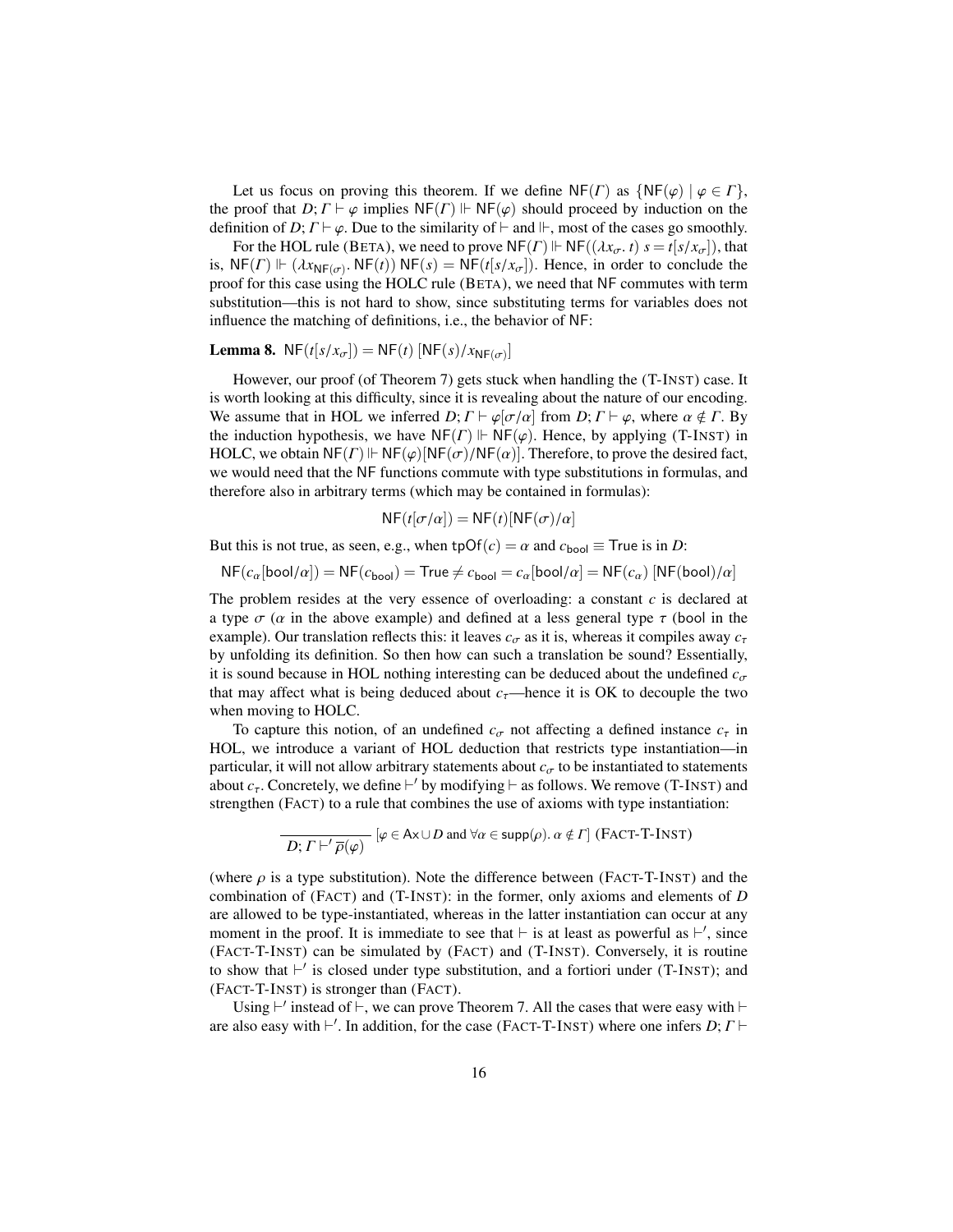$\rho(\varphi)$  with  $\varphi \in Ax$ , we need a less general lemma than commutation of NF in an arbitrary term. Namely, *noticing that the HOL axioms do not contain non-built-in constants or types*, we need the following lemma, which can be proved by routine induction over *t*:

# <span id="page-16-1"></span>**Lemma 9.** NF( $\overline{\rho}(t)$ ) =  $\overline{\text{NF} \circ \rho}(t)$  whenever types<sup>•</sup>( $t$ ) ∪ consts<sup>•</sup>( $t$ ) =  $\emptyset$ .

Now, assume (FACT-T-INST) is being used to derive *D*;  $\Gamma \vdash \overline{\rho}(\varphi)$  for  $\varphi \in Ax$ . We discuss to the  $\Gamma \vdash \mathsf{NE}(\overline{\rho}(\varphi))$  that is  $\Gamma \vdash \overline{\mathsf{NE}} \circ \overline{\rho}(\varphi)$ . But this follows from *n* applications need to prove  $\Gamma \Vdash N \mathsf{F}(\overline{\rho}(\varphi))$ , that is,  $\Gamma \Vdash \overline{N \mathsf{F} \circ \rho(\varphi)}$ . But this follows from *n* applications of the (T-INST) rule (in HOLC), where *n* is the size of  $\overline{NF \circ \rho}$ 's support (as any finitesupport simultaneous substitution can be reduced to a sequence of unary substitutions).

It remains to handle the case when (FACT-T-INST) is being used to derive *D*;  $\Gamma \vdash'$ <br>(b) for  $\varnothing \in D$ . Here I emma 9 does not apply since of course the definitions in *D*  $\overline{\rho}(\varphi)$  for  $\varphi \in D$ . Here, Lemma [9](#page-16-1) does not apply, since of course the definitions in *D* contain non-built-in items. However, we can take advantage of the particular shape of the definitions. The formula  $\varphi$  necessarily has the form  $u \equiv t$ . By Orthogonality, it follows that  $\overline{\rho}(t)$  is the unique term such that  $\overline{\rho}(u) \equiv^{\downarrow} \overline{\rho}(t)$ . We have two cases:

- If *u* is a constant instance  $c_{\sigma}$ , then by the definition of NF we have NF( $\overline{\rho}(u)$ ) =  $NF(\overline{\rho}(t))$ . But then  $\Gamma \Vdash NF(\rho(\varphi))$ , that is,  $\Gamma \Vdash NF(\overline{\rho}(u)) = NF(\overline{\rho}(t))$ , follows from (FACT) applied with the reflexivity axiom.
- If *u* is a type  $\sigma$  and  $t : \tau \to \text{bool}$ , then  $\overline{\rho}(\varphi)$  is  $\overline{\rho}(\sigma) \equiv \sqrt{\rho(t)}$ . In other words,  $\overline{\rho}(\varphi)$  has the format of a HOL type definition, just like  $\varphi$ . Hence, NF( $\overline{\rho}(\varphi)$ ) is seen to be an instance of type\_comp, namely, type\_comp[NF( $\overline{\rho}(\sigma)/\alpha$ ] together with NF( $\overline{\rho}(t)$ ) substituted for the first quantifier. Hence  $\Gamma \Vdash N F(\bar{\rho}(\varphi))$  follows from (FACT) applied with type\_comp, followed by ∀-instantiation (the latter being the standardly derived rule for ∀).

In summary, our HOLC translation of overloading emulates overloading itself in that it treats the defined constant instances  $c<sub>\tau</sub>$  as being disconnected from their "mother" instances  $c_{tpOf(c)}$ . The translation is sound thanks to the fact that the considered theory has no axioms about these constants besides the overloaded definitions. This sound translation immediately allows us to reach our overall goal:

**Proof of Theorem [1](#page-7-0) (Consistency of Isabelle/HOL).** By contradiction. Let  $D$ ;  $\emptyset$   $\vdash$ False. Then by Theorem [7,](#page-14-0) we obtain  $\emptyset \Vdash NF(False)$  and since NF(False) = False, we derive contradiction with Theorem [3.](#page-12-3)  $\Box$ 

## <span id="page-16-0"></span>4 Application: Logical Extensions

We introduced HOLC as an auxiliary for proving the consistency of Isabelle/HOL's logic. However, a natural question that arises is whether HOLC would be itself a practically useful extension. We cannot answer this question yet, beyond noting that it would be a significant implementation effort due to the need to reorganize types as mutually dependent with terms. Over the years, some other proposals to go beyond HOL arose. For example, an interesting early proposal by Melham to extend the terms with explicit type quantifiers [\[34\]](#page-22-18) was never implemented. Homeier's  $HOL_{\omega}$  [\[22\]](#page-21-17), an implemented and currently maintained extension of HOL with first-class type constructors, is another example.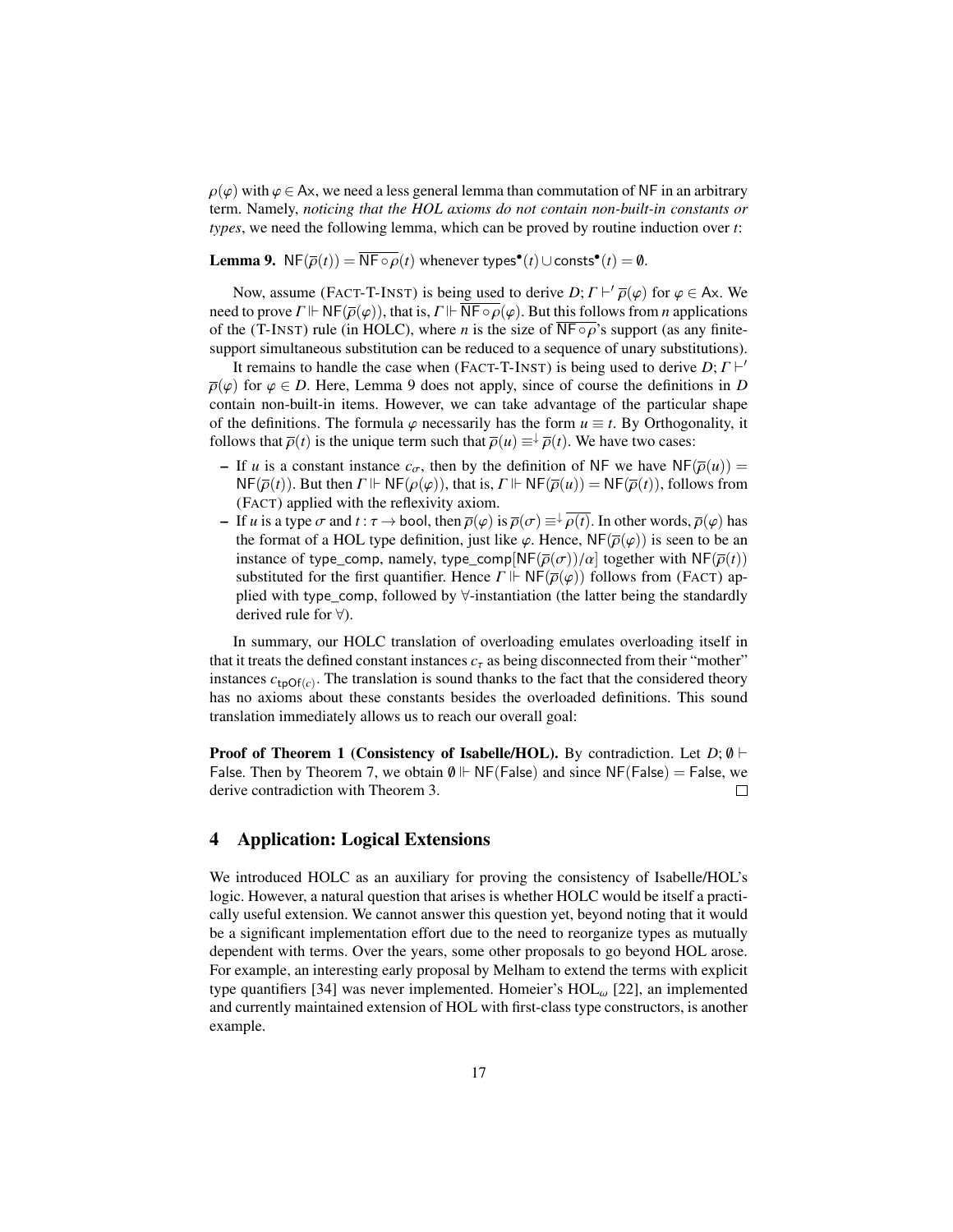A strong argument for using HOL in theorem proving is that it constitutes a sweet spot between expressiveness and simplicity. The expressiveness part of the claim is debatable—and has been challenged, as shown by the above examples, as well as by Isabelle/HOL itself which extends HOL in a nontrivial way. In our recent work we joined the debate club and advocated a new sweet spot for HOL (and for Isabelle/HOL, respectively) [\[29\]](#page-22-13) by introducing local type definitions and an unoverloading rule expressing parametricity. HOLC plays a special role in this proposal because we use it to prove the extensions' consistency.

In the following, we first introduce and motivate the extensions (Section [4.1\)](#page-17-0), and then discuss how we applied HOLC to justify their consistency and why our previous ground semantic [\[28\]](#page-22-6) is not suitable for this job (Section [4.2\)](#page-18-0).

#### <span id="page-17-0"></span>4.1 Two Extensions for Traveling From Types to Sets

We start with a theorem stating that all compact sets are closed in T2 spaces (a topological space), whose definition uses an overloaded constant open :  $\alpha$  set  $\rightarrow$  bool:

<span id="page-17-2"></span><span id="page-17-1"></span>
$$
\forall \alpha_{\text{T2-space.}} \forall S_{\alpha \text{ set.}} \text{ compact } S \longrightarrow \text{closed } S \tag{26}
$$

Since we quantify over spaces defined on  $\alpha$  here, the theorem is not applicable to spaces defined on a proper subset  $A$  of  $\alpha$ . Let us recall that types and sets are different syntactic categories in HOL. Defining a new ad hoc type isomorphic to *A* is undesirable or not even allowed since *A* can be an open term. Thus a more flexible theorem quantifying over all nonempty carriers *A* and unary predicates *open* forming a T2 space is needed:

$$
\forall \alpha. \ \forall A_{\alpha \ \text{set}}. A \neq \emptyset \longrightarrow \forall open_{\alpha \ \text{set} \rightarrow \text{bool}}. \ \mathsf{T2\text{-}space}^{\text{on}}_{\text{with}} A \ open \longrightarrow
$$
  

$$
\forall S_{\alpha \ \text{set}} \subseteq A. \ \text{compact}_{\text{with}}^{\text{on}} A \ open \ S \longrightarrow \text{closed}_{\text{with}}^{\text{on}} A \ open \ S \tag{27}
$$

As the proof automation works better with types, ideally one should only prove type-based theorems such as [\(26\)](#page-17-1) and automatically obtain set-based theorems such as [\(27\)](#page-17-2). Unfortunately, this is not possible in HOL, which is frustrating given that [\(26\)](#page-17-1) and [\(27\)](#page-17-2) are semantically equivalent (in the standard interpretation of HOL types).

To address the discrepancy and achieve the automatic translation, we extended the logic of Isabelle/HOL by two new rules: Local Typedef (LT) and Unoverloading (UO).

$$
\frac{\Gamma \vdash A \neq \emptyset \qquad \Gamma \vdash (\exists abs\ rep. \ (\beta \approx A)^{abs}_{rep}) \longrightarrow \varphi}{\Gamma \vdash \varphi} \qquad [\beta \ \text{ fresh}] \ (\text{LT})
$$

where  $(\beta \approx A)_{rep}^{abs}$  means that  $\beta$  is isomorphic to *A* via morphisms *abs* and *rep*; basically the core of the formula (1) from Section 2.2, where for notation convenience we identify the core of the formula [\(1\)](#page-6-2) from Section [2.2,](#page-6-0) where for notation convenience we identify the set *A* with its characteristic predicate  $\lambda x$ .  $x \in A$ . The rule allows us to assume the existence of a type isomorphic to a nonempty set *A* (which syntactically is a possibly *open* term) inside of a proof.

To formulate (UO), let us recall that  $\leadsto \dagger$  is the substitutive closure of the constant– type dependency relation  $\rightsquigarrow$  from Section [2.2](#page-6-2) on page [8](#page-6-2) and let us define  $\Delta_c$  to be the set of all types for which the constant *c* was overloaded. The notation  $\sigma \leq S$  means that  $\sigma$  is not an instance of any type in *S*. We write  $\leadsto^{\downarrow+}$  for the transitive closure of  $\leadsto^{\downarrow}$ .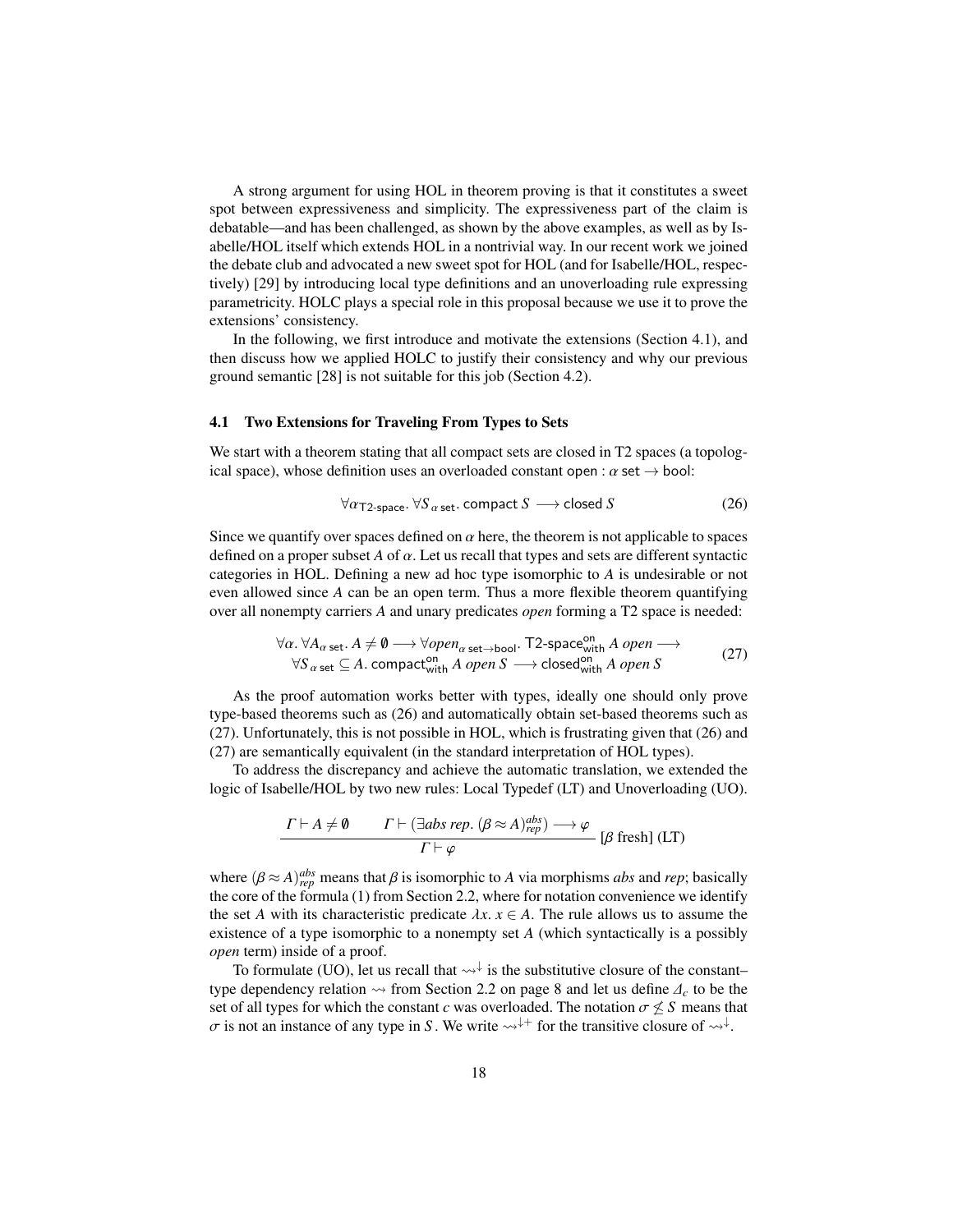$$
\frac{\varphi[c_{\sigma}/x_{\sigma}]}{\forall x_{\sigma}.\varphi} [\sigma \nleq \Delta_c; \text{ and } u \leadsto^{\downarrow+} c_{\sigma} \text{ does not hold for any type or constant } u \text{ in } \varphi]
$$
 (UO)

Thus, (UO) tells us that if a constant *c* was not overloaded for  $\sigma$  (or a more general type), the meaning of the constant instance  $c_{\sigma}$  is unrestricted, i.e., it behaves as a free term variable of the same type. That is to say, the truth of a theorem  $\varphi$  containing  $c_{\sigma}$ *cannot* depend on the definition of  $c<sub>\tau</sub>$  for some  $\tau < \sigma$ . In summary, (UO) imposes a certain notion of parametricity, which is willing to cohabitate with ad hoc overloading.

We use the two rules in the translation as follows: the (UO) rule allows us to compile out the overloaded constants from [\(26\)](#page-17-1) (by a dictionary construction) and thus obtain

<span id="page-18-1"></span>
$$
\forall \alpha. \,\forall open_{\alpha \text{ set}\rightarrow \text{bool}}.\ \mathsf{T2\text{-}space_{with}}\ open \longrightarrow \dots \tag{28}
$$

Then we fix a nonempty set *A*, locally "define" a type  $\beta$  isomorphic to *A* by (LT) and obtain [\(27\)](#page-17-2) from the *β*-instance of [\(28\)](#page-18-1) along the isomorphism between *β* and *A*.

The extensions have already been picked up by Isabelle/HOL power users for translating between different representations of matrices [\[12,](#page-21-18) [13\]](#page-21-19), for implementing a certified and efficient algorithm for factorization [\[11\]](#page-21-20), and for tightly integrating invariants in proof rules for a probabilistic programming language [\[33\]](#page-22-19).

#### <span id="page-18-0"></span>4.2 Consistency of the Extensions

We will fist show that  $HOL + (LT)$  is consistent by showing (LT) to be admissible in HOLC (as a straightforward consequence of type\_comp).

<span id="page-18-5"></span>Theorem 10. The inference system consisting of the deduction rules of Isabelle/HOL and the (LT) rule is consistent (in that it cannot prove False).

*Proof sketch.* It is enough if we show that for every step

$$
\frac{\Gamma \vdash A \neq \emptyset \qquad \Gamma \vdash (\exists abs\ rep. \ (\beta \approx A)_{rep}^{abs}) \longrightarrow \varphi}{\Gamma \vdash \varphi} [\beta \text{ is fresh}]
$$

in a HOL proof, we can construct a step in a HOLC proof of  $N_{\mathsf{F}}(r) \Vdash N_{\mathsf{F}}(\varphi)$  given

<span id="page-18-4"></span>
$$
NF(\Gamma) \Vdash NF(A) \neq NF(\emptyset)
$$
\n
$$
NF(\Gamma) \Vdash (\Gamma, \mathcal{A}) \neq (0, NF(\Lambda))^{obs}
$$
\n
$$
(20)
$$
\n
$$
(30)
$$

<span id="page-18-3"></span><span id="page-18-2"></span>
$$
\mathsf{NF}(F) \Vdash (\exists \textit{abs rep. } (\beta \approx \mathsf{NF}(A))^{abs}_{rep}) \longrightarrow \mathsf{NF}(\varphi). \tag{30}
$$

The side-condition of the (LT) (freshness of  $\beta$ ) transfers into HOLC: if  $\beta$  is fresh for some *u* ∈ Type∪ Term, it must also be fresh for  $NF(u)$ . This follows from the fact that unfolding a (type or constant) definition  $u \equiv t$  cannot introduce new type variables since we require  $TV(t) \subseteq TV(u)$ . Thus we obtain

$$
NF(\Gamma) \Vdash (\exists abs \, rep. \, (\{\vert NF(A)\vert\} \approx NF(A))^{abs}_{rep}) \longrightarrow NF(\varphi), \tag{31}
$$

an instance of [\(30\)](#page-18-2) where we substituted the witness  $\{NF(A)\}\$  for  $\beta$ . As a last step, we discharge the antecedent of [\(31\)](#page-18-3) by using type\_comp (with the help of [\(29\)](#page-18-4)) and obtain the desired  $NF(\Gamma) \Vdash NF(\varphi)$ .  $\Box$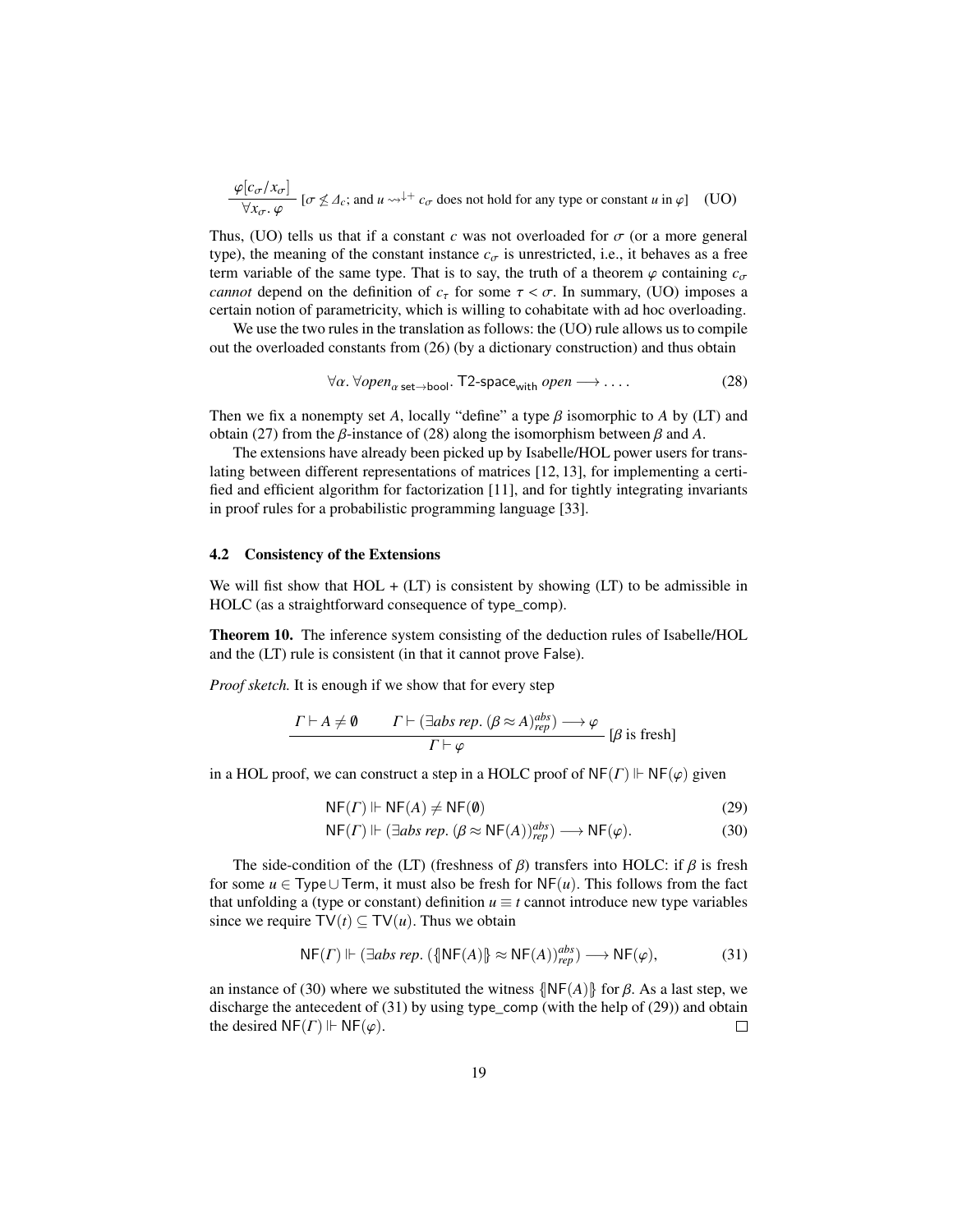We were also able to prove Theorem [10](#page-18-5) by using our previous ground semantics, as discussed in Kunčar's thesis  $[31, Sect. 7.2]$  $[31, Sect. 7.2]$ . The proof is more technically elaborate and the main idea is to prove that the following principle holds in the semantic world of HOL:

<span id="page-19-0"></span>
$$
\forall \alpha. \ \forall A_{\alpha \ \text{set}}. A \neq \emptyset \longrightarrow \exists \beta. \ \exists abs_{\alpha \to \beta} rep_{\beta \to \alpha}. \ (\beta \approx A)_{rep}^{abs}
$$

Working in HOLC gives us the advantage to get closer to  $(\star)$  in the following sense: for every nonempty set  $A : \sigma$  set, not only we can postulate that there always exists a type isomorphic to *A*, but we can even directly express such a type in HOLC as the comprehension  $\{A\}$ . That is basically what the axiom type\_comp tells us. Thus, informally speaking, the property  $(\star)$  is more first-class in HOLC than in HOL.

In contrast to (LT), we could not use the ground semantics for the consistency of (UO) and this is where HOLC shows its power.

<span id="page-19-1"></span>Theorem 11. The inference system consisting of the deduction rules of Isabelle/HOL, the (LT) rule and the (UO) rule is consistent.

*Proof sketch.* We will first argue that HOLC + (UO) (without its side-conditions, since they do not make sense in HOLC) is still a consistent logic. This means, from  $\varphi[c_{\sigma}/x_{\sigma}]$ we can derive  $\forall x_{\sigma}$ .  $\varphi$  in HOLC + (UO). W.l.o.g. let us assume that the interpretation of type constructors in the semantics of HOLC from Section [3.2](#page-11-0) is nonoverlapping. Since HOLC does not contain any definitions, we interpret  $c_{\sigma}$  arbitrarily (as long as the value belongs to the interpretation of  $\sigma$ ) in the model construction for HOLC. That is to say, the proof of consistency does not rely on the actual value of  $c_{\sigma}$ 's interpretation, hence we can replace  $c_{\sigma}$  by a term variable  $x_{\sigma}$ . Therefore the formula  $\varphi$  must be fulfilled for every evaluation of  $x_{\sigma}$ .

The second step is to show that NF is a sound embedding of Isabelle/HOL +  $(LT)$  +  $(UD)$  into  $HOLC + (UO)$ . Since we have shown that the translation of  $(LT)$  is admissible in HOLC, we only need to focus on (UO). The first side condition of (UO) guarantees that unfolding by NF does not introduce any new  $c_{\sigma}$  and the second one guarantees that NF does not unfold any  $c_{\sigma}$ . Therefore the substitution  $[c_{\sigma}/x_{\sigma}]$  commutes with NF, i.e.,<br>NF( $\varphi[c_{\sigma}/x_{\sigma}]) = (NF(\varphi))[c_{NF(\sigma)}/x_{NF(\sigma)}].$  $NF(\varphi[c_{\sigma}/x_{\sigma}]) = (NF(\varphi))[c_{NF(\sigma)}/x_{NF(\sigma)}].$ 

The reason we could not use the ground semantics to prove Theorem [11](#page-19-1) is because the semantics is too coarse to align with the meaning of (UO): that the truth of a theorem  $\varphi$  stating a property of  $c_{\sigma}$  cannot depend on the fact that a proper instance of  $c_{\sigma}$ , say, *c*<sub>τ</sub> for  $\tau < \sigma$ , was already overloaded, say, by a definition  $c_{\tau} \equiv t$ . In semantic terms, this means that the interpretation of  $c_{\sigma}$  cannot depend on the interpretation of  $c_{\tau}$ . Recall that in the ground semantics we considered a polymorphic HOL formula  $\varphi$  to be true just in case all its ground type instances are true. (See also the discussion on page [9.](#page-7-1)) This definition of truth cannot validate (UO). To see this, let us assume that  $\varphi$  is polymorphic only in  $\alpha$  and  $\tau$  is ground. We want to assume the truth of  $\varphi[\sigma/\alpha][c_{\sigma}/x_{\sigma}]$  and infer the truth of  $\forall x_{\sigma}$ .  $\varphi[\sigma/\alpha]$ . In particular, since  $\forall x_{\tau}$ .  $\varphi[\tau/\alpha]$  is a ground instance of the latter, we would need to infer that  $\forall x_\tau$ .  $\varphi[\tau/\alpha]$  is true, and in particular that  $\varphi[\tau/\alpha][c_\tau/x_\tau]$  is true. But this is impossible, since the interpretation of  $c_{\tau}$  in  $\varphi[\tau/\alpha][c_{\tau}/x_{\tau}]$  is fixed and dictated by the definitional theorem  $c<sub>\tau</sub> \equiv t$ .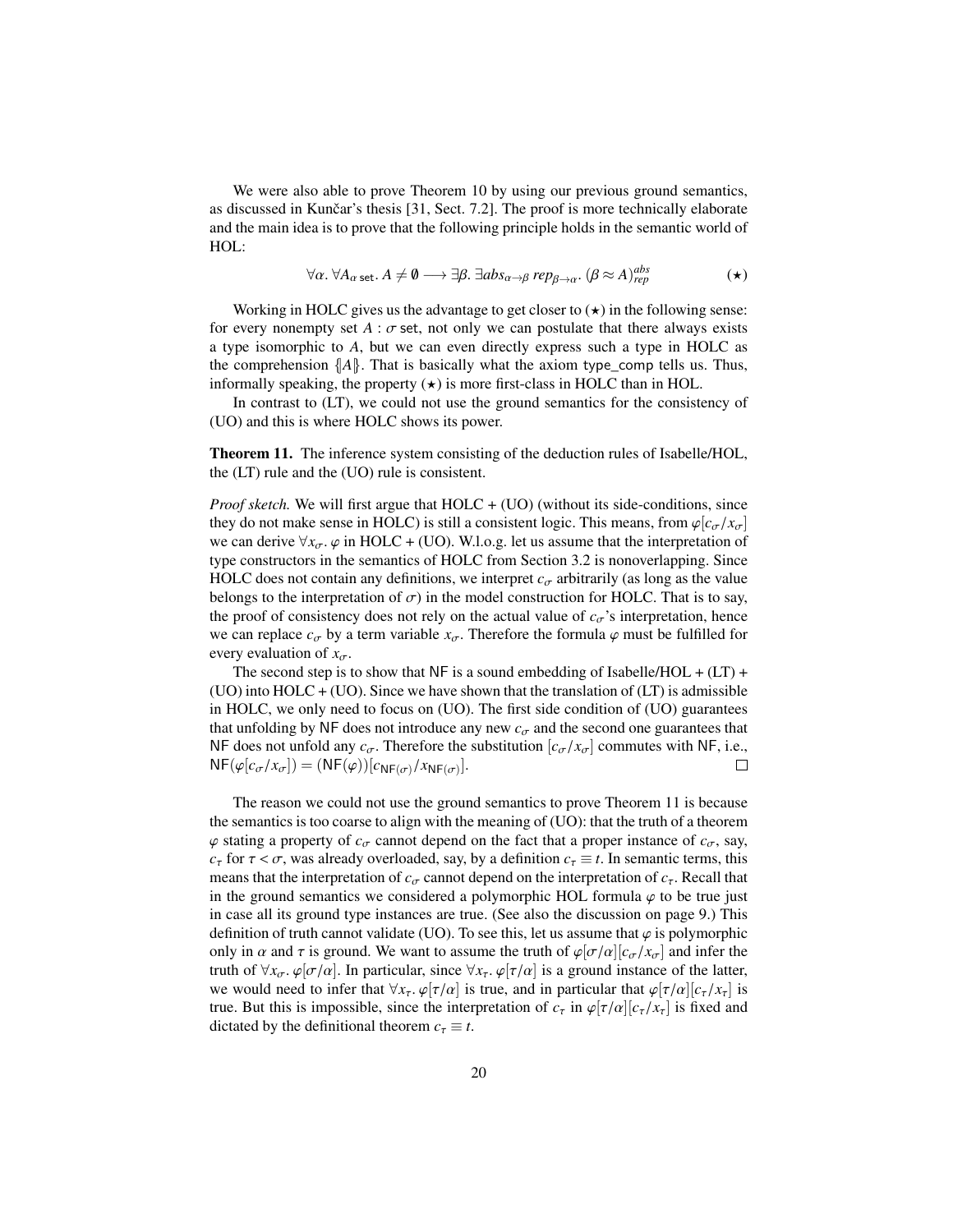## 5 Conclusions and Related Work

It took the Isabelle/HOL community almost twenty years to reach a definitional mech-anism that is consistent by construction, w.r.t. both types and constants.<sup>[10](#page-20-0)</sup> This paper, which presents a clean syntactic argument for consistency, is a culmination of previous efforts by Wenzel [\[48\]](#page-22-8), Obua [\[38\]](#page-22-21), ourselves [\[26,](#page-22-9)[28\]](#page-22-6), and many other Isabelle designers and developers.

The key ingredients of our proof are a type-instantiation restricted version of HOL deduction and HOLC, an extension of HOL with comprehension types. HOLC is similar to a restriction of Coq's Calculus of Inductive Constructions (CiC) [\[8\]](#page-21-21), where: (a) proof irrelevance and excluded middle axioms are enabled; (b) polymorphism is restricted to rank 1; (c) the formation of (truly) dependent product types is suppressed. However, unlike CiC, HOLC stays faithful to the HOL tradition of avoiding empty types. HOLC also bears some similarities to HOL with predicate subtyping [\[43\]](#page-22-22) as featured by PVS [\[44\]](#page-22-23). Yet, HOLC does not have real subtyping: from  $t : \sigma \rightarrow$  bool and  $s : \{t\}$ we cannot infer *<sup>s</sup>* :: σ. Instead, HOLC retains HOL's separation between a type defined by comprehension and the original type: the former is not included, but merely embedded in the latter. Comprehension types are also known in the programming language literature as refinement types [\[16\]](#page-21-22).

Wiedijk defines *stateless HOL* [\[49\]](#page-22-24), a version of HOL where types and terms carry definitions *in their syntax*. Kumar et al. [\[25\]](#page-22-11) define a translation from standard (stateful) HOL with definitions to stateless HOL, on the way of proving the consistency of both. Their translation is similar to our HOL to HOLC translation, in that it internalizes HOL definitions as part of "stateless" formulas in a richer logic.

Although a crucial property, consistency is nevertheless rather weak. One should legitimately expect definitions to enjoy a much stronger property: that they can be compiled away without affecting provability *not in a richer logic (like HOLC), but in HOL itself*. Wenzel calls this property "meta-safety" and proves it for Isabelle/HOL *constant* definitions [\[48\]](#page-22-8). In particular, meta-safety yields *proof-theoretic conservativity*, itself stronger than consistency: if a formula that contains no defined item is deducible from a definitional theory, then it is deducible in the core (definition-free) logic. Meta-safety and conservativity for arbitrary definitional theories (factoring in not only constant, but also type definitions) are important meta-theoretic problems, which seem to be open not only for Isabelle/HOL, but also for standard HOL [\[2\]](#page-21-23). We leave them as future work.

Acknowledgments. We thank Tobias Nipkow, Larry Paulson, Makarius Wenzel, and the members of the Isabelle mailing list for inspiring and occasionally intriguing opinions and suggestions concerning the foundations of Isabelle/HOL. We also thank the reviewers for suggestions on how to improve the presentation and for indicating related work. Kunčar is supported by the German Research Foundation (DFG) grant "Security Type Systems and Deduction" (Ni 491/13-3) in the priority program " $RS<sup>3</sup>$  – Reliably Secure Software Systems" (SPP 1496). Popescu is supported by the UK Engineering and Physical Sciences Research Council (EPSRC) starting grant "VOWS – Verification of Web-based Systems" (EP/N019547/1).

<span id="page-20-0"></span> $10$  Isabelle is by no means the only prover with longstanding foundational issues [\[28,](#page-22-6) Sect. 1].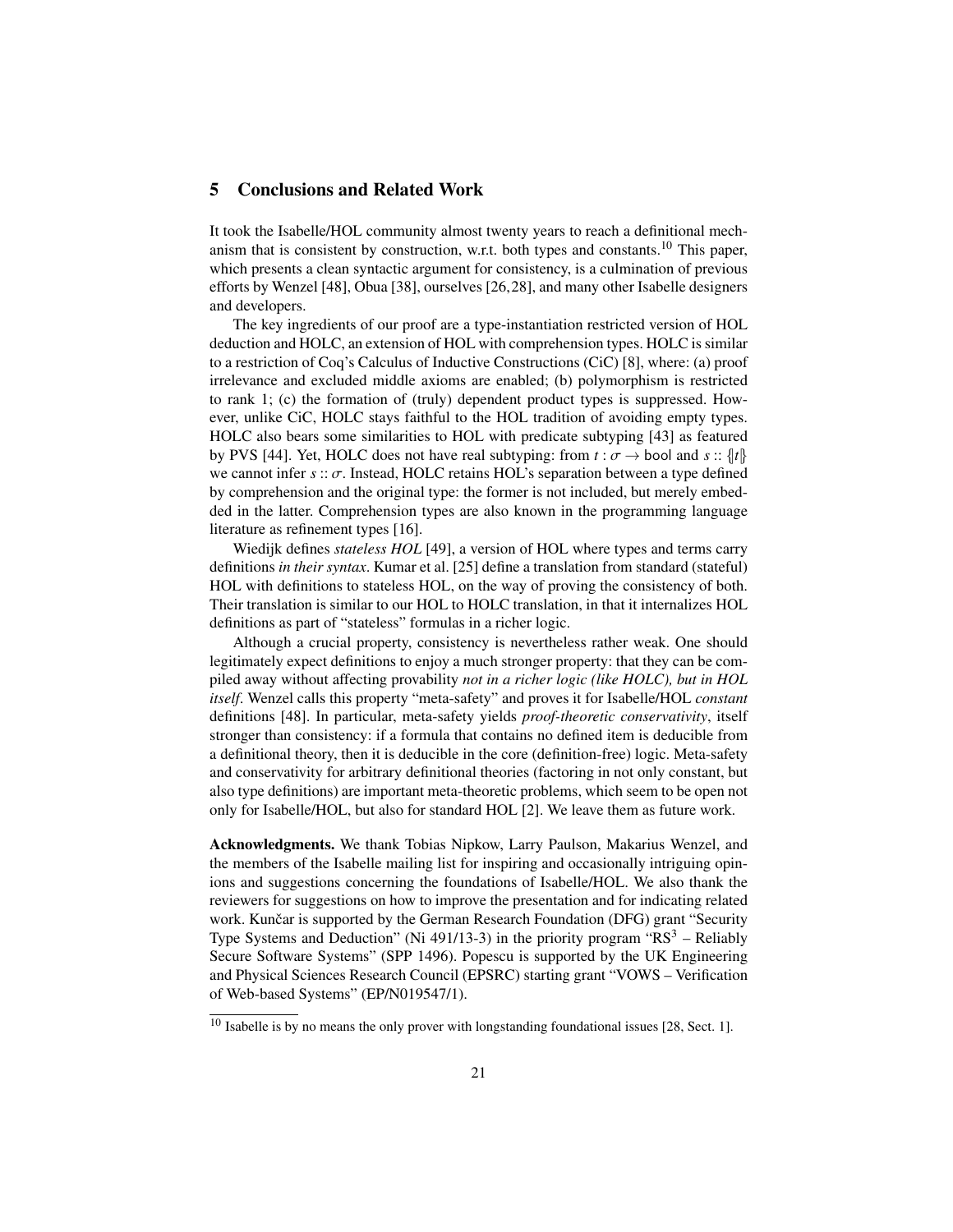### References

- <span id="page-21-10"></span>1. Isabelle Foundation & Certification (2015), archived at [https://lists.cam.ac.uk/](https://lists.cam.ac.uk/pipermail/cl-isabelle-users/2015-September/thread.html) [pipermail/cl-isabelle-users/2015-September/thread.html](https://lists.cam.ac.uk/pipermail/cl-isabelle-users/2015-September/thread.html)
- <span id="page-21-23"></span>2. Conservativity of HOL constant and type definitions (2016), archived at [https://](https://sourceforge.net/p/hol/mailman/message/35448054/) [sourceforge.net/p/hol/mailman/message/35448054/](https://sourceforge.net/p/hol/mailman/message/35448054/)
- <span id="page-21-13"></span>3. The HOL system logic (2016), [https://sourceforge.net/projects/hol/files/](https://sourceforge.net/projects/hol/files/hol/kananaskis-10/kananaskis-10-logic.pdf) [hol/kananaskis-10/kananaskis-10-logic.pdf](https://sourceforge.net/projects/hol/files/hol/kananaskis-10/kananaskis-10-logic.pdf)
- <span id="page-21-12"></span>4. Type definitions in Isabelle; article "A Consistent Foundation for Isabelle/HOL" by Kunçar/Popescu (2016), archived at [https://lists.cam.ac.uk/pipermail/](https://lists.cam.ac.uk/pipermail/cl-isabelle-users/2016-August/thread.html) [cl-isabelle-users/2016-August/thread.html](https://lists.cam.ac.uk/pipermail/cl-isabelle-users/2016-August/thread.html)
- <span id="page-21-9"></span>5. Arthan, R.: On definitions of constants and types in HOL. J. Autom. Reasoning 56(3), 205– 219 (2016)
- <span id="page-21-16"></span>6. Barras, B.: Sets in Coq, Coq in Sets. Journal of Formalized Reasoning 3(1) (2010)
- <span id="page-21-8"></span>7. Berghofer, S., Wenzel, M.: Inductive datatypes in HOL—Lessons learned in formal-logic engineering. In: TPHOLs. pp. 19–36 (1999)
- <span id="page-21-21"></span>8. Bertot, Y., Casteran, P.: Interactive Theorem Proving and Program Development. Coq'Art: The Calculus of Inductive Constructions. Springer (2004)
- <span id="page-21-1"></span>9. Blanchette, J.C., Popescu, A., Traytel, D.: Foundational Extensible Corecursion. ICFP '15, ACM (2015)
- <span id="page-21-2"></span>10. Bulwahn, L., Krauss, A., Haftmann, F., Erkök, L., Matthews, J.: Imperative functional programming with isabelle/hol. In: TPHOLs. pp. 134–149 (2008)
- <span id="page-21-20"></span>11. Divasón, J., Joosten, S., Thiemann, R., Yamada, A.: A formalization of the berlekampzassenhaus factorization algorithm. In: CPP. pp. 17–29 (2017)
- <span id="page-21-18"></span>12. Divasón, J., Kunčar, O., Thiemann, R., Yamada, A.: Certifying Exact Complexity Bounds for Matrix Interpretations. LCC (2016)
- <span id="page-21-19"></span>13. Divasón, J., Kunčar, O., Thiemann, R., Yamada, A.: Perron-Frobenius Theorem for Spectral Radius Analysis. Archive of Formal Proofs (2016), [https://www.isa-afp.org/](https://www.isa-afp.org/entries/Perron_Frobenius.shtml) [entries/Perron\\_Frobenius.shtml](https://www.isa-afp.org/entries/Perron_Frobenius.shtml)
- <span id="page-21-4"></span>14. Esparza, J., Lammich, P., Neumann, R., Nipkow, T., Schimpf, A., Smaus, J.G.: A fully verified executable LTL model checker. In: CAV. pp. 463–478 (2013)
- <span id="page-21-11"></span>15. Fallenstein, B., Kumar, R.: Proof-producing reflection for HOL - with an application to model polymorphism. In: ITP. pp. 170–186 (2015)
- <span id="page-21-22"></span>16. Freeman, T., Pfenning, F.: Refinement types for ML. In: PLDI. pp. 268–277 (1991)
- <span id="page-21-7"></span>17. Geuvers, H.: Proof assistants: History, ideas and future. Sadhana 34(1), 3–25 (2009)
- <span id="page-21-14"></span>18. Gordon, M.J.C., Melham, T.F. (eds.): Introduction to HOL: A Theorem Proving Environment for Higher Order Logic. Cambridge University Press (1993)
- <span id="page-21-3"></span>19. Haftmann, F., Nipkow, T.: Code Generation via Higher-Order Rewrite Systems. In: FLOPS. Springer (2010)
- <span id="page-21-15"></span>20. Harrison, J.: HOL light: An overview. In: TPHOLs. pp. 60–66 (2009)
- <span id="page-21-6"></span>21. Holger Blasum, O.H., Tverdyshev, S.: Euro-mils: Secure european virtualisation for trustworthy applications in critical domains – formal methods used, [www.euromils.eu/downloads/Deliverables/Y2/](www.euromils.eu/downloads/Deliverables/Y2/2015-EM-UsedFormalMethods-WhitePaper-October2015.pdf) [2015-EM-UsedFormalMethods-WhitePaper-October2015.pdf](www.euromils.eu/downloads/Deliverables/Y2/2015-EM-UsedFormalMethods-WhitePaper-October2015.pdf)
- <span id="page-21-17"></span>22. Homeier, P.V.: The HOL-Omega logic. In: TPHOLs 2009. LNCS, vol. 5674, pp. 244–259 (2009)
- <span id="page-21-5"></span>23. Kanav, S., Lammich, P., Popescu, A.: A conference management system with verified document confidentiality. In: CAV. pp. 167–183 (2014)
- <span id="page-21-0"></span>24. Klein, G., Andronick, J., Elphinstone, K., Heiser, G., Cock, D., Derrin, P., Elkaduwe, D., Engelhardt, K., Kolanski, R., Norrish, M., Sewell, T., Tuch, H., Winwood, S.: seL4: formal verification of an operating-system kernel. Commun. ACM 53(6), 107–115 (2010)